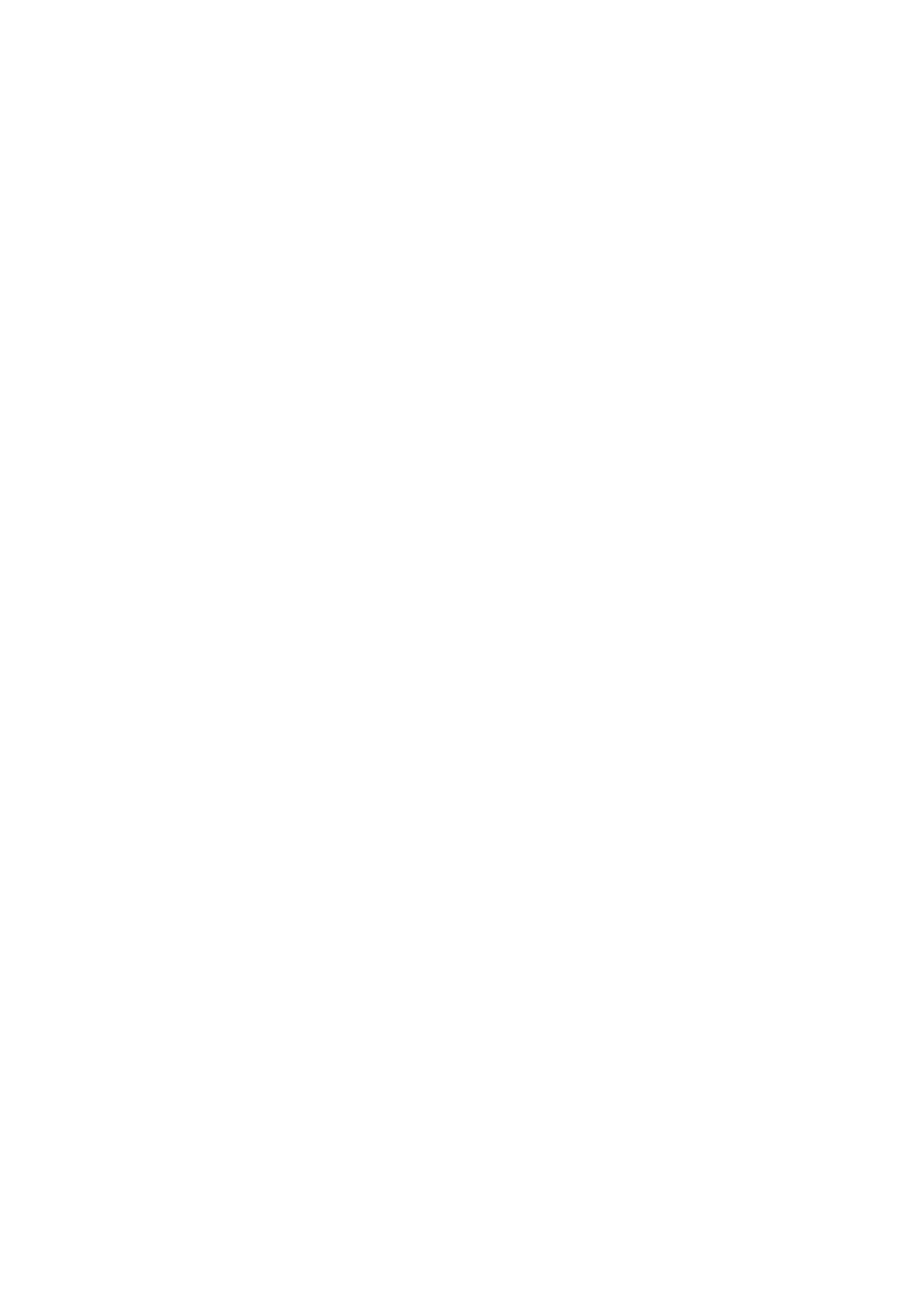## *G-24 Discussion Paper Series*

**Research papers for the Intergovernmental Group of Twenty-Four on International Monetary Affairs**



**UNITED NATIONS** New York and Geneva, April 2004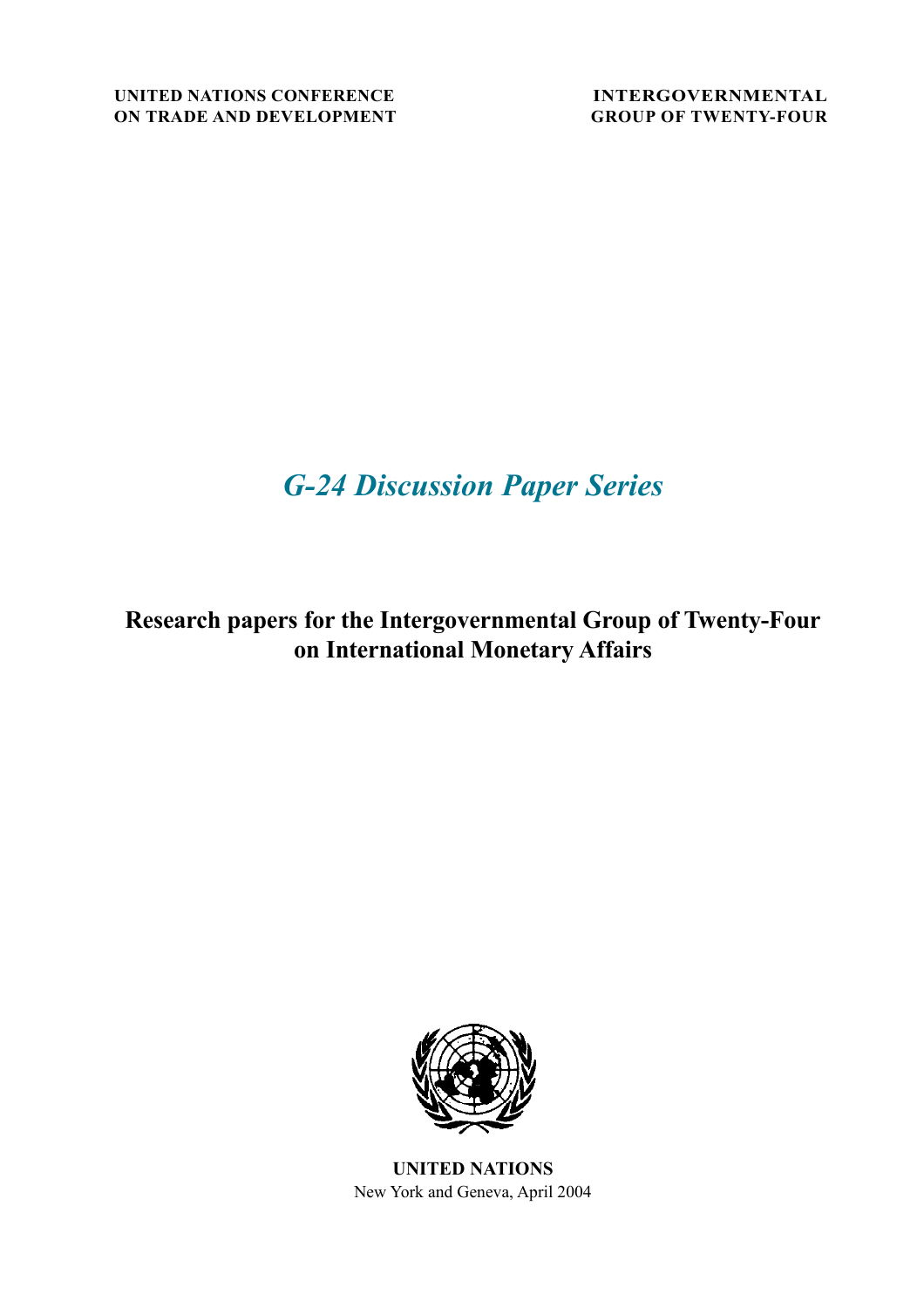## **Note**

Symbols of United Nations documents are composed of capital letters combined with figures. Mention of such a symbol indicates a reference to a United Nations document.

> \* \* \*

The views expressed in this Series are those of the authors and do not necessarily reflect the views of the UNCTAD secretariat. The designations employed and the presentation of the material do not imply the expression of any opinion whatsoever on the part of the Secretariat of the United Nations concerning the legal status of any country, territory, city or area, or of its authorities, or concerning the delimitation of its frontiers or boundaries.

> \* \* \*

Material in this publication may be freely quoted; acknowledgement, however, is requested (including reference to the document number). It would be appreciated if a copy of the publication containing the quotation were sent to the Publications Assistant, Division on Globalization and Development Strategies, UNCTAD, Palais des Nations, CH-1211 Geneva 10.

UNITED NATIONS PUBLICATION

#### UNCTAD/GDS/MDPB/G24/2004/5

Copyright © United Nations, 2004 All rights reserved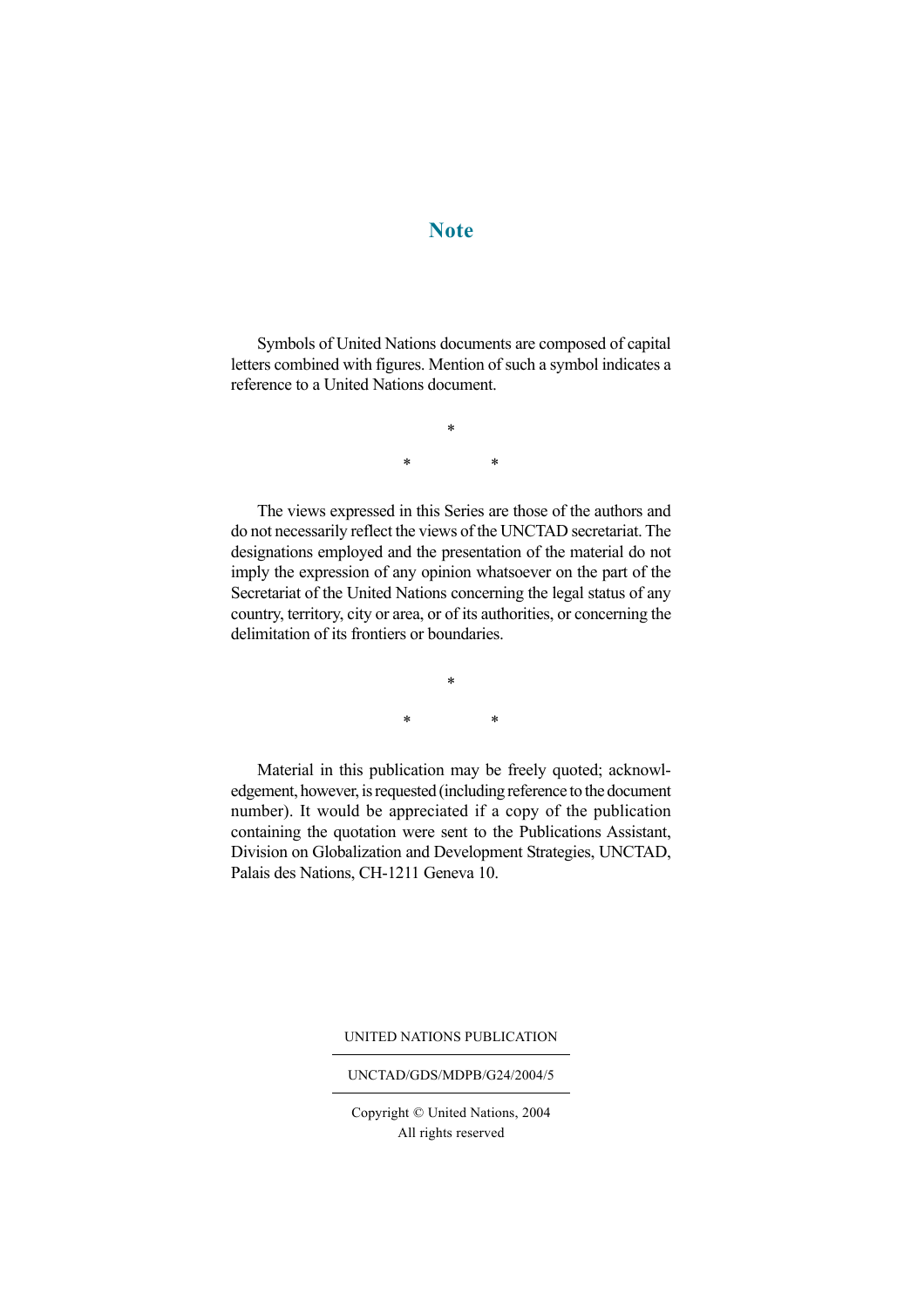## **PREFACE**

The *G-24 Discussion Paper Series* is a collection of research papers prepared under the UNCTAD Project of Technical Support to the Intergovernmental Group of Twenty-Four on International Monetary Affairs (G-24). The G-24 was established in 1971 with a view to increasing the analytical capacity and the negotiating strength of the developing countries in discussions and negotiations in the international financial institutions. The G-24 is the only formal developing-country grouping within the IMF and the World Bank. Its meetings are open to all developing countries.

The G-24 Project, which is administered by UNCTAD's Division on Globalization and Development Strategies, aims at enhancing the understanding of policy makers in developing countries of the complex issues in the international monetary and financial system, and at raising awareness outside developing countries of the need to introduce a development dimension into the discussion of international financial and institutional reform.

The research papers are discussed among experts and policy makers at the meetings of the G-24 Technical Group, and provide inputs to the meetings of the G-24 Ministers and Deputies in their preparations for negotiations and discussions in the framework of the IMF's International Monetary and Financial Committee (formerly Interim Committee) and the Joint IMF/IBRD Development Committee, as well as in other forums.

The Project of Technical Support to the G-24 receives generous financial support from the International Development Research Centre of Canada and contributions from the countries participating in the meetings of the G-24.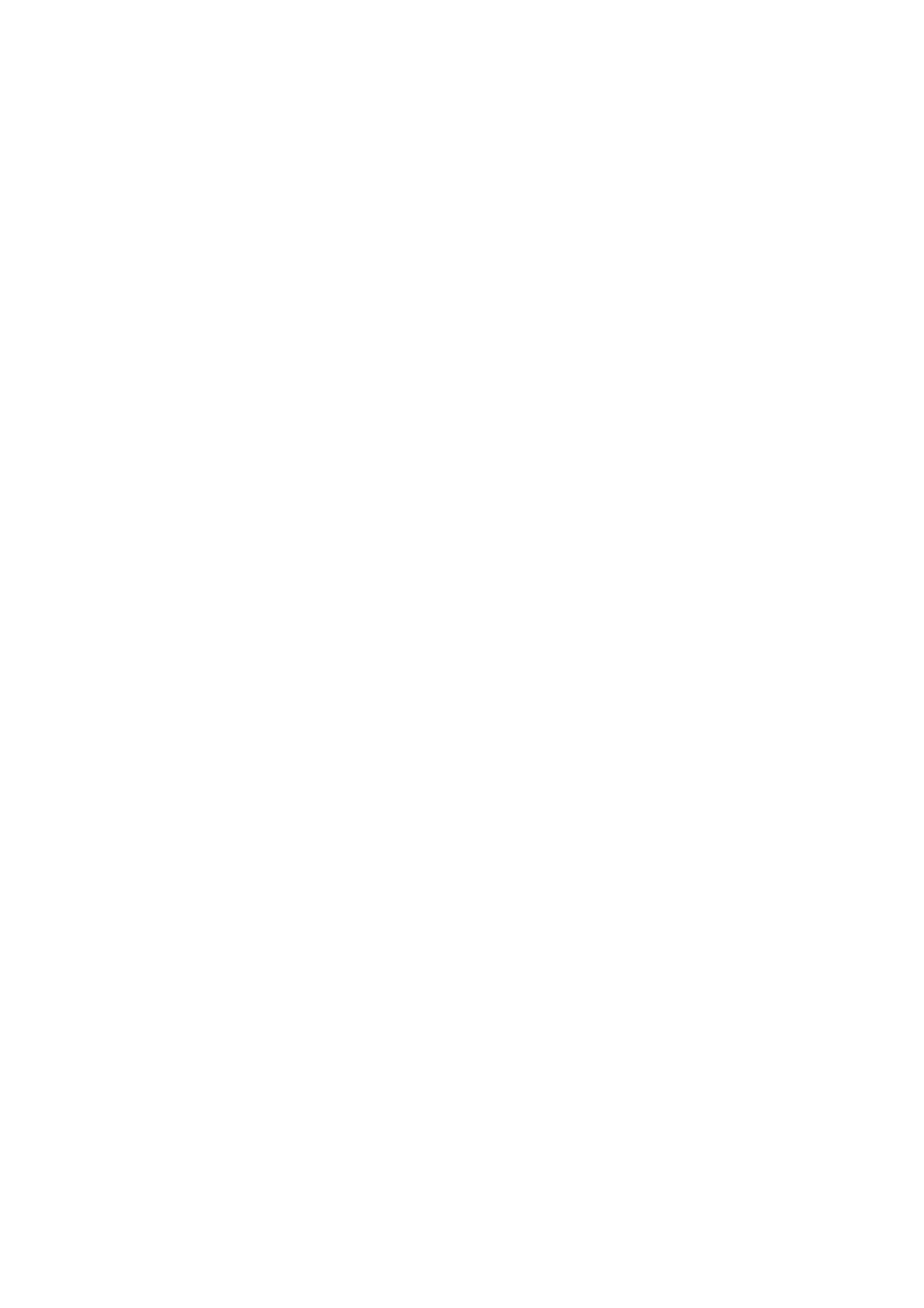## **REMITTANCES: THE NEW DEVELOPMENT MANTRA?**

## **Devesh Kapur**

*Harvard University and Center for Global Development*

## **G-24 Discussion Paper No. 29**

April 2004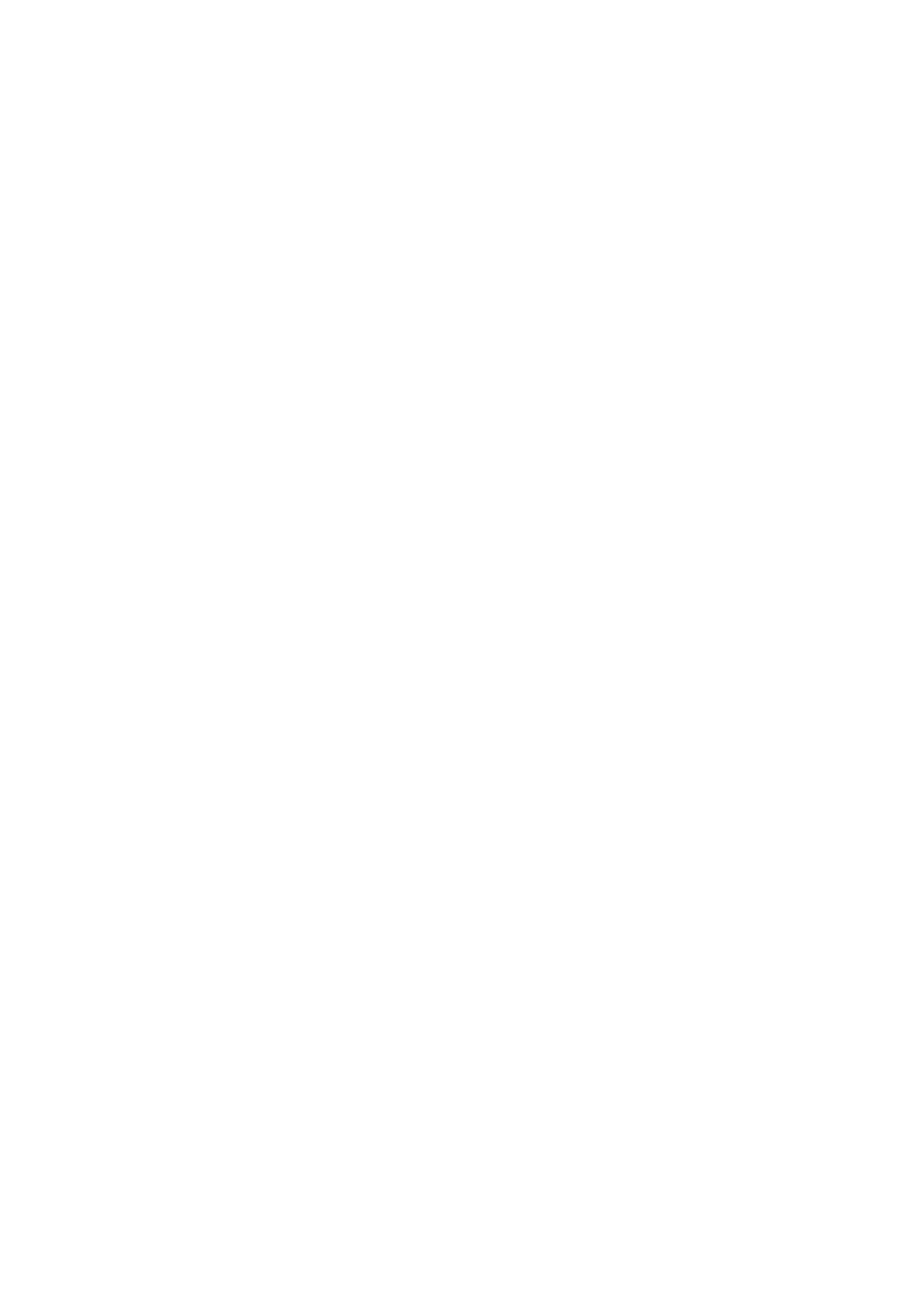### *Abstract*

*Remittances have emerged as an important source of external development finance for developing countries in recent years. This paper examines the causes and implications of remittance flows. It first highlights the severe limitations in remittance data, in sharp contrast to other sources of external finance. It then examines the key trends in remittance flows, and their importance relative to other sources of external finance. The paper subsequently analyses the many complex economic and political effects of remittances. It highlights the fact that remittances are the most stable source of external finance and play a critical social insurance role in many countries afflicted by economic and political crises. While remittances are generally pro-poor, their effects are greatest on transient poverty. However, the long-term effects on structural poverty are less clear, principally because the consequences of remittances on longterm economic development are not well understood. The paper then concludes with some policy options. It suggests a role for an international organization to intermediate these flows to lower transaction costs and increase transparency, which would both enhance these flows and maximize their benefits.*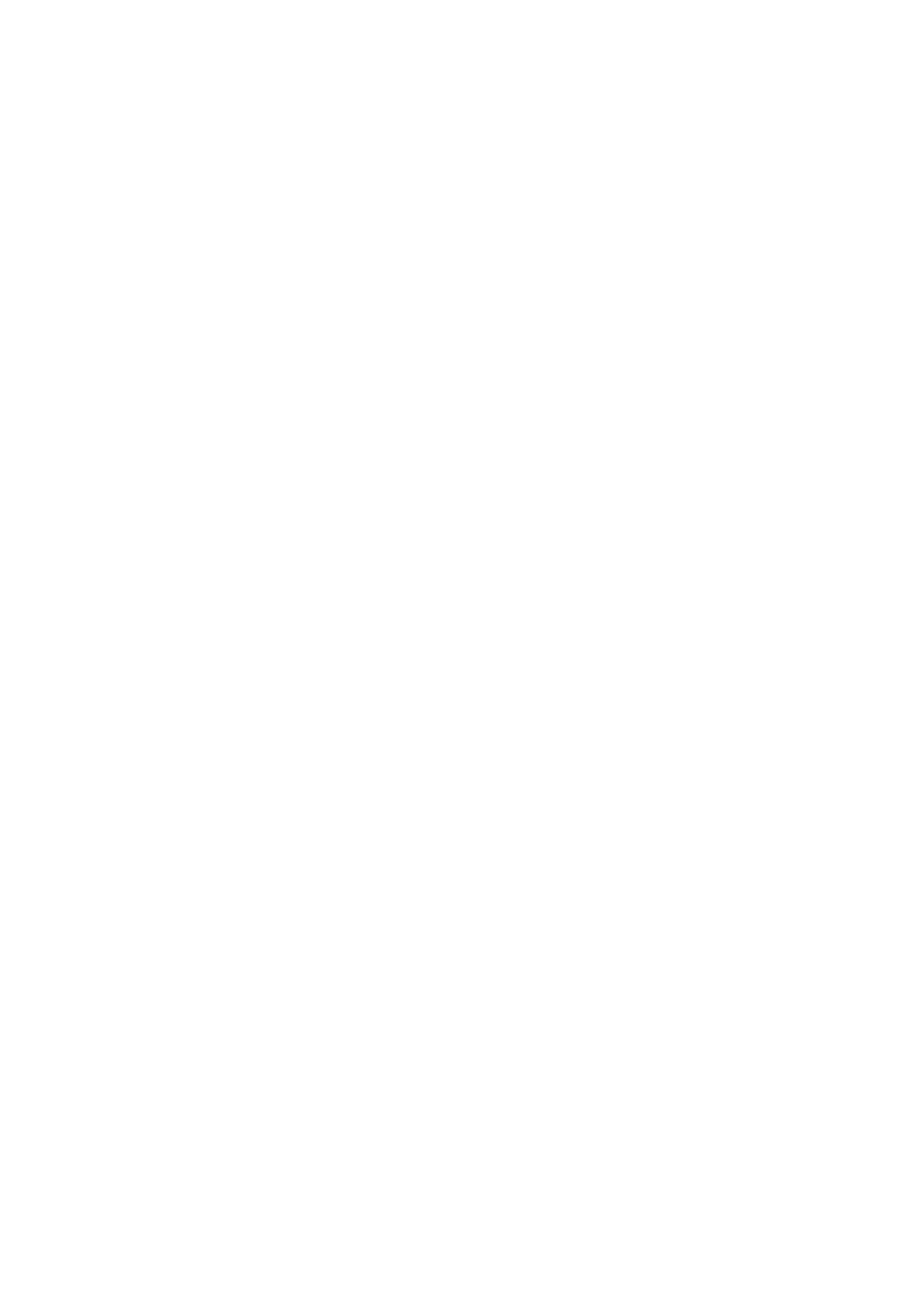## *Table of contents*

|                 |                                                                   | Page |
|-----------------|-------------------------------------------------------------------|------|
| Preface         |                                                                   |      |
| <i>Abstract</i> |                                                                   |      |
| L.              |                                                                   |      |
|                 |                                                                   |      |
|                 |                                                                   |      |
|                 |                                                                   |      |
|                 |                                                                   |      |
|                 |                                                                   |      |
|                 |                                                                   |      |
| VII.            | Conclusion: are remittances a new development paradigm or another |      |
| <b>Notes</b>    |                                                                   |      |
| References      |                                                                   |      |

### *List of figures*

| 3              |                                                                                     |  |
|----------------|-------------------------------------------------------------------------------------|--|
|                | 4a Unweighted average of remittances as share of private consumption, unbalanced 10 |  |
|                | 4b Unweighted average of remittances as share of private consumption, balanced 10   |  |
|                |                                                                                     |  |
| List of tables |                                                                                     |  |
|                |                                                                                     |  |
|                |                                                                                     |  |
|                |                                                                                     |  |
| 3              |                                                                                     |  |
|                |                                                                                     |  |
| <b>Box</b>     |                                                                                     |  |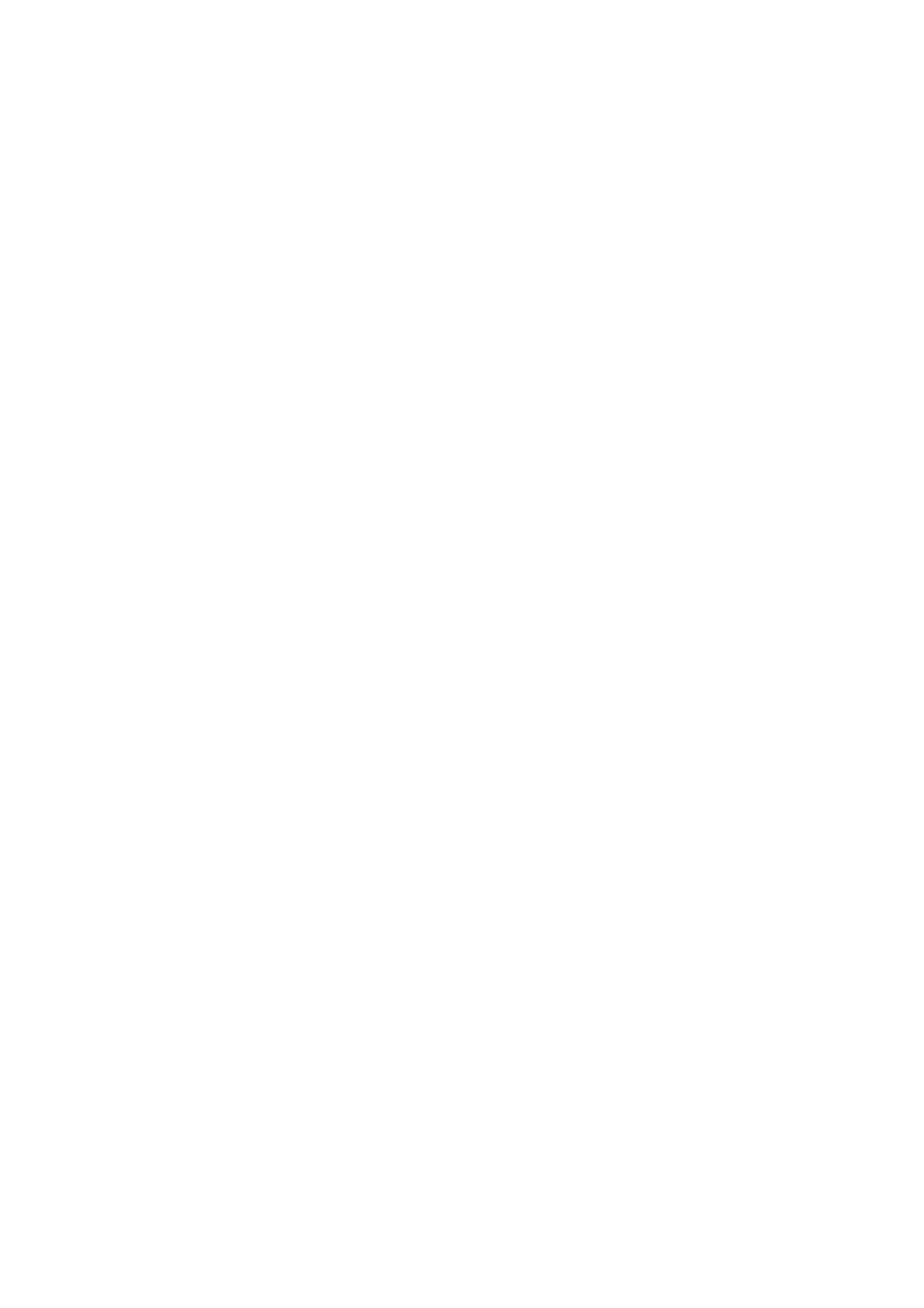## **REMITTANCES: THE NEW DEVELOPMENT MANTRA?**

**Devesh Kapur**

### **I. Introduction**

Remittances are emerging as an important source of external development finance. They have been growing in both absolute volume, as well as relative to other sources of external finance. Perhaps even more important, they are the most stable source of external finance and are providing crucial social insurance in many countries afflicted by economic and political crises. But, as with all substantial external resource flows, the effects of remittances are complex.

The paper examines this growing external resource flows to developing countries. It first highlights the severe limitations in data, a sharp contrast to other sources of external finance. It then analyses (based on this limited data), the key trends in remittance flows. The paper then examines the many complex economic and political effects of remittances. It highlights that while the effects of remittances are greatest on transient poverty, the long-term effects on structural poverty are less clear, principally because the consequences for economic development in general are not well understood. The paper then suggests some policy options to enhance these flows and maximize the benefits. Finally it concludes with some suggestions for future work.

### **II. Limitations of remittance data**

Remittances are financial resource flows arising from the cross-border movement of nationals of a country. The narrowest definition  $-$  "unrequited transfers" – refers primarily to money sent by migrants to family and friends on which there are no claims by the sender, (unlike other financial flows such as debt or equity flows). In contrast to many previous analysis of remittances, data in this paper includes two additional categories that are recorded separately in a country's balance-of-payments (BOP) statistics: "migrant transfers", which arise from the migration (change of residence for at least a year) of individuals from one economy to another and are equal to the net worth of the migrants; and "compensation of employees", which are funds send back by temporary workers (who work abroad for less than a year). $<sup>1</sup>$ </sup>

This more encompassing definition is not without problems. The distinction between persons whose earnings are classified as "compensation of employees" and migrants who have become residents of economies by virtue of being expected to live there for a year or more is difficult in practice. Since "compensation of employees" includes contributions paid by employers, on behalf of employees, to social se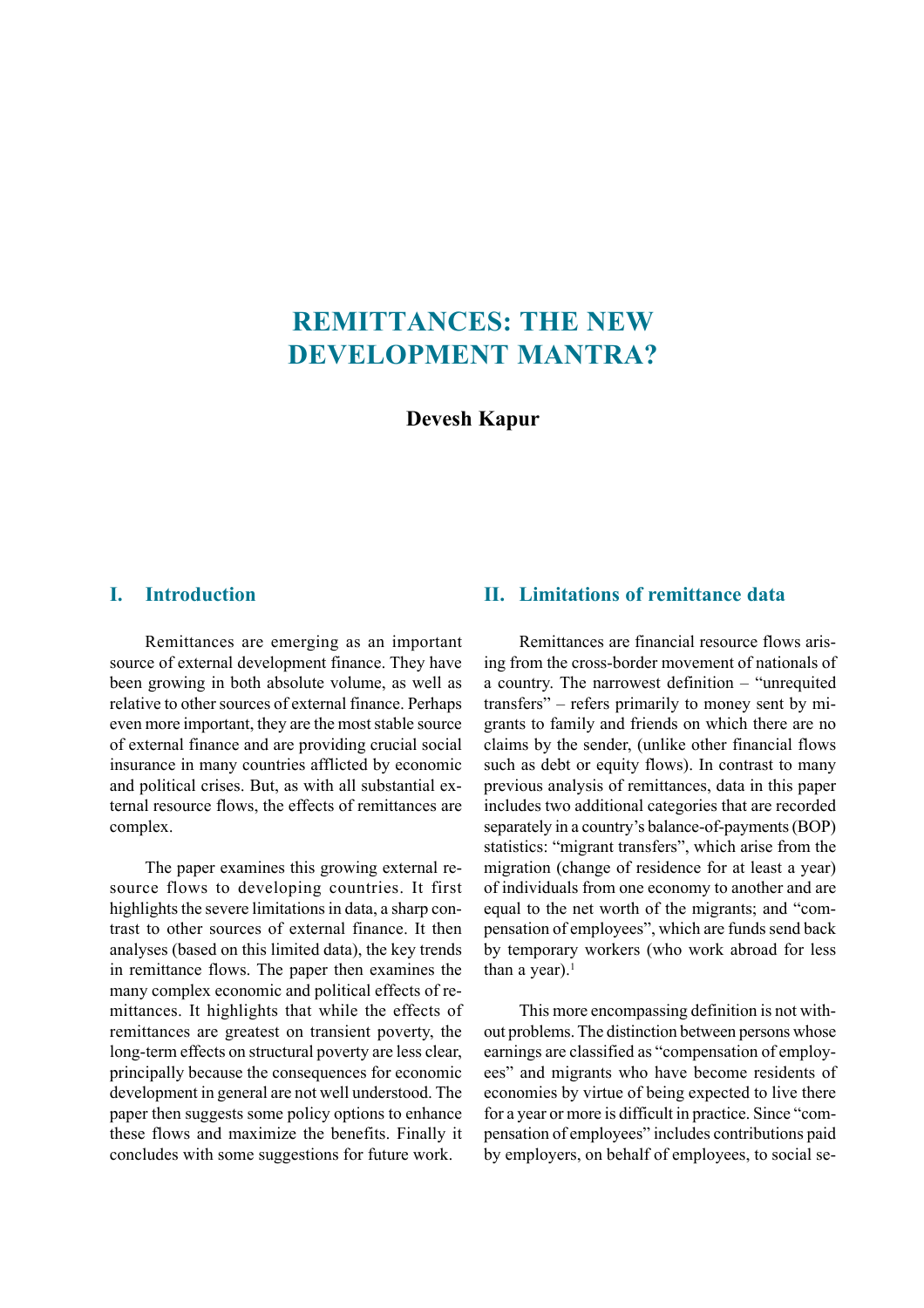curity schemes or to private insurance or pension funds it overstates the resources transferred to the country of origin. On the other hand the data excludes unrecorded and in-kind transfers, which are likely to be substantial. It also excludes funds sent through the capital account by overseas residents, such as special savings accounts, which are then withdrawn in local currency.<sup>2</sup>

Considering their volumes and relative importance, the quality of data on remittances is quite poor. The principal source of this data is the IMF's Balance of Payments (BOP). The most striking feature of a basic table of remittance inflows and outflows by country and year, is the number of zeros  $-$  an indication of missing or unreported data in most cases. Even considering only those countries with a population greater than a million, (since the absolute volume of remittances is likely to be modest for the small countries), the lack of data is unusually severe even today (table 1). The IMF's BOP data  $$ which it gets from member countries  $-$  has many gaps in the matter of remittances. The most troubling gaps in data are in precisely the countries (like Afghanistan, Haiti and Liberia), where economic collapse has rendered remittances as a critical source for household consumption and social insurance. Even countries like Cuba and Viet Nam show zero remittance inflows while Hong Kong (China), Singapore and Canada show zero or very little outflows, despite the large diasporas of the former and migrant workers in the latter. A majority of receiving countries have incomplete data for several years over the last two decades, making it difficult to do rigorous analysis. Different countries use different techniques to capture remittances, and it is unclear how comparable the reported data are. Given that a considerable volume of remittances is transferred through unofficial channels, while those transferred through official channels incur high transaction costs, one might reasonably expect that reported remittance outflows (from the sending countries) would be considerably greater than reported remittance inflows. The figures actually show the opposite. Many countries report sudden surges, which are inexplicable under most plausible scenarios. At the same time, there are large variations in remittances per foreign worker across countries (see figure 1). High remittances from Belgium/Luxembourg and Switzerland are a puzzle and could simply reflect the fact that all three are banking centres and remittance outflows may simply be masking money laundering. Alternatively, they could be the result of tax arbitrage, with

#### *Table 1*

| <b>CELLS FOR WHICH NO DATA IS AVAILABLE</b> |         |       |         |          |  |
|---------------------------------------------|---------|-------|---------|----------|--|
|                                             | $1970-$ | 1980— | $1990-$ | $2000 -$ |  |
|                                             | 1979    | 1989  | 1999    | 2001     |  |
| Inflows                                     | 77      | 53    | 39      | 34       |  |
| Outflows                                    | 77      | 52.   | 43      | 45       |  |

**REMITTANCE FLOWS: PERCENTAGE OF**

*Note:* A cell is a country-year data point.

multinational companies setting up offices in these financial centres attracted by low tax rates. Data from multilateral institutions also differ. Thus the Inter-American Development Bank's Multilateral Investment Fund, shows remittances to Latin American to be \$32 billion in 2002 and total remittances to developing countries at \$103 billion, which is substantially greater than those reported by the World Bank (\$25 billion and \$80 billion respectively).

The poor quality of remittance data is in stark contrast to data on international financial flows more generally, where there has been a tremendous improvement in the quality of data over recent decades. Concepts have been systematically refined, data is timely, coverage of countries and issues has both broadened and deepened. The World Bank's *Global Development Finance* (formerly World Debt Tables), the IMF's *International Financial Statistics*, and the BIS and the OECD are the standard sources of data on international financial flows. The reasons are not too difficult to understand. The institutional channels through which financial capital flows from North to South have a strong interest in maintaining good data. Creditors are (relatively) fewer in number, and have both greater capabilities as well as greater power to ensure that data mandates are adhered to. Moreover, poor data on international financial flows has been implicated in numerous financial crises, be it the Latin American debt crisis or the various financial crises of the 1990s. Since these crises have repercussions for global financial stability, mainly the industrialized countries, each systemic crisis has resulted in an improvement in data quality. In contrast the individual sources of remittances are too numerous and the recipient countries  $-LDCs - lack$ the capabilities and perhaps even the incentives to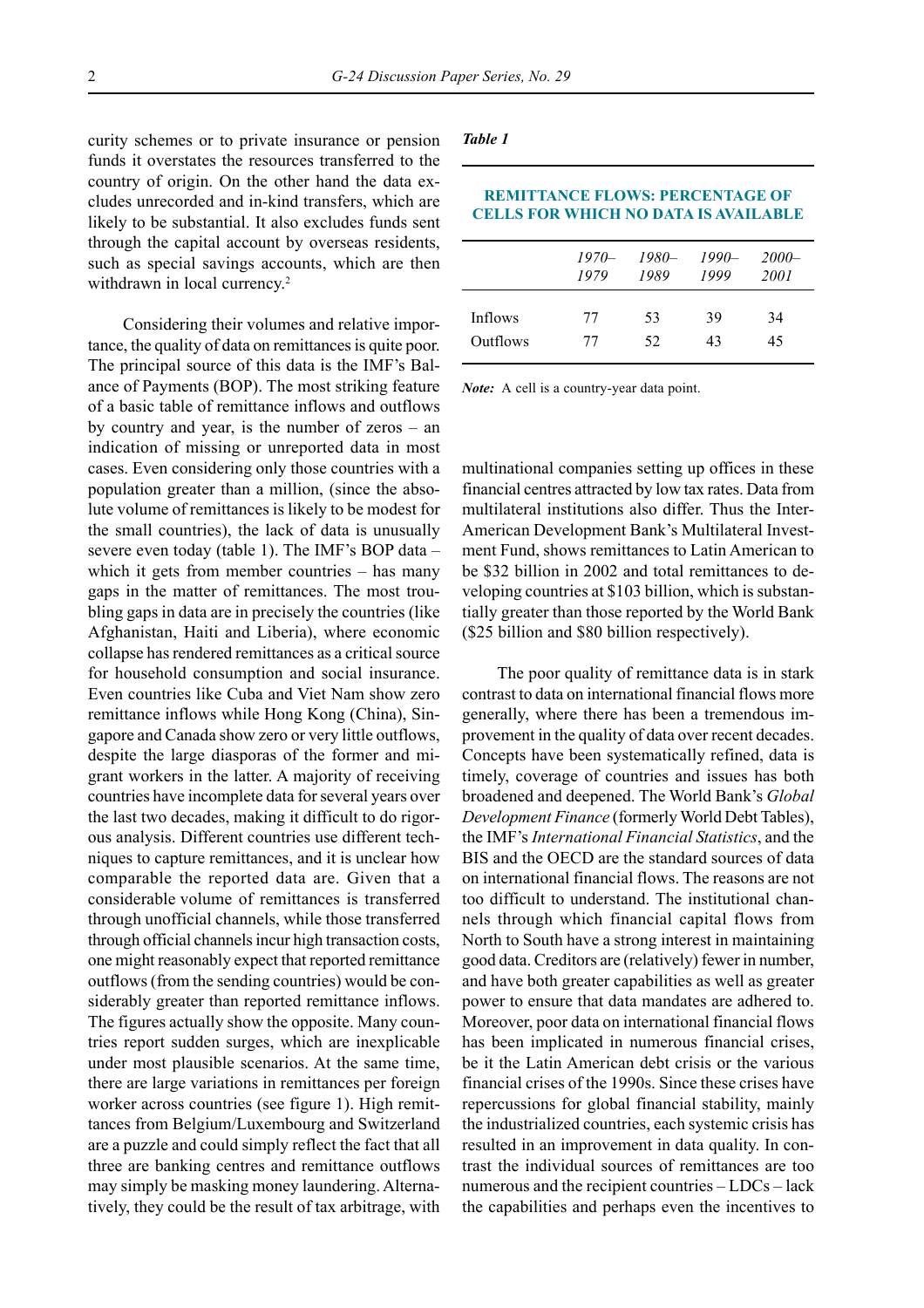#### *Figure 1*



**VARIATION IN REMITTANCE PER FOREIGN WORKER**

*Source:* Remittance data: World Bank, *Global Development Finance, 2003*, Analysis and Statistical Appendix: 160, fig.7.5; OECD, *Trends in International Migration*, SOPEMI 2002: 297, Stocks of foreign and foreign-born labour force, table A.2.3, all figures are of 2000 except for Spain and Belgium (1999) and Netherlands (1998).

ensure better data. The data used in the rest of the paper should be interpreted keeping in mind severe limitations with regard to its quality.

## **III. Financial remittances: size, sources and destinations**

Why is there currently so much excitement regarding remittances? There are five features that merit attention.

*First*, remittances are an increasingly significant source of external financing for developing countries.3 Over the past decade they have emerged as the second largest source of net financial flows to developing countries (figures 2a and 2b). Their growth is in contrast to *net official flows* (aid plus debt), which have stagnated if not declined. The total volume of remittances to developing countries in 2001 was \$72.3 billion, nearly one and half times net ODA in that year (\$52 billion) and almost half *net private flows* (FDI plus debt flows) of nearly \$153 billion (table 2a). But if instead one examines the figures for *net transfers* – which is the bottom line after deducting all payments including profit repatriation, interest payments and remittance outflows (since most developing countries have some outflows as well)  $-$  then the significance of remittances for developing countries is much more apparent. Remittance flows were ten times net transfers from private sources and double that from official sources in 2001 (table 2b). While this reflects in part the large stock resulting from flows of private and official finance in previous years, it is precisely the "unrequited" nature of remittances that makes this big difference  $-$  all other sources have a corresponding claim on the receiving country, which can be substantial reflecting the stock of FDI and debt. The welfare and growth effects from these different sources are in all likelihood quite different. How-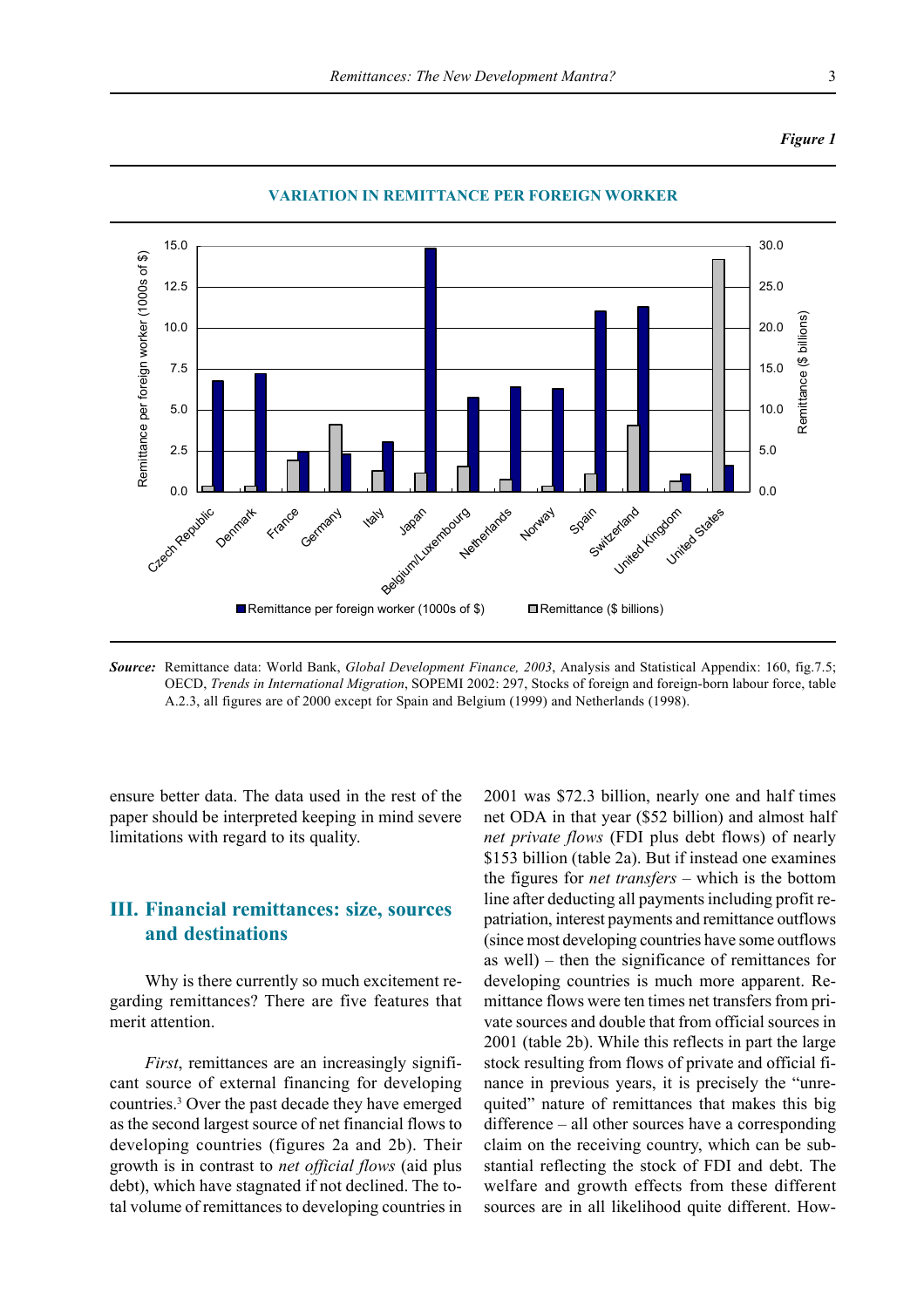#### *Figure 2a*

#### **FINANCIAL FLOWS TO DEVELOPING COUNTRIES: NET FLOWS, 1990-2001**



*(Billions of dollars)*

#### *Figure 2b*

#### **FINANCIAL FLOWS OF DEVELOPING COUNTRIES: NET TRANSFER, 1990-2001**



ever, if one is interested in the financial bottom line, remittances were clearly the most important source of net foreign exchange flows to developing countries in that year. For reasons discussed in the next section, the growing importance of remittances relative to other sources of external finance is likely to continue. Aid levels have been declining in the 1990s and a more than modest upturn is unlikely. And private capital flows are unlikely to reach the euphoric pre-Asian crisis levels any time soon.

Which countries contribute most to remittance outflows and which are the principal recipients? The ten largest sources and recipients in the last decade include both developed and developing countries (table 3). The United States, unsurprisingly, is the largest source and four Middle-East countries (Saudi Arabia, Israel, Kuwait and Oman) are among the ten largest. Three  $G-7$  members  $-$  Japan, the United Kingdom and Canada  $-$  do not make this list, the latter two being especially surprising even while several small countries, Belgium/Luxembourg and Switzerland, do.<sup>4</sup>

The general impression is that remittances are a phenomenon affecting poor countries. That is only partly true. Of the ten largest recipients of remittances in the last decade  $(1992-2001)$ , seven were OECD countries and two of the top five recipients were G-5 countries (France and Germany). Of the \$111 billion in total remittances in 2002, about threefourths (or \$80 billion) accrued to developing countries. The share of developing countries has ranged from under half in the late 1980s to about three-fourths in recent years. The largest ten recipients have been quite stable over the decade (except that Morocco has replaced Greece in recent years). While private in nature, remittance flows are less concentrated than private flows. Thus while the top ten recipients of FDI had a share of 70 per cent of FDI flows to LDCs in 2001, the share of the top ten recipients of remittances was 59 per cent.

*Second*, the bulk of international remittances do not accrue to the poorest countries. Nearly half of all remittances received by developing countries flow to lower middle-income countries while the other half flows about equally to upper-middle income and low income countries (figure 3). Remittances are benefiting some regions more than others, in particular Latin America (especially the Andean countries, Central Asia and Mexico), South Asia, the Middle East and Maghreb and some countries in East

*(Billions of dollars)*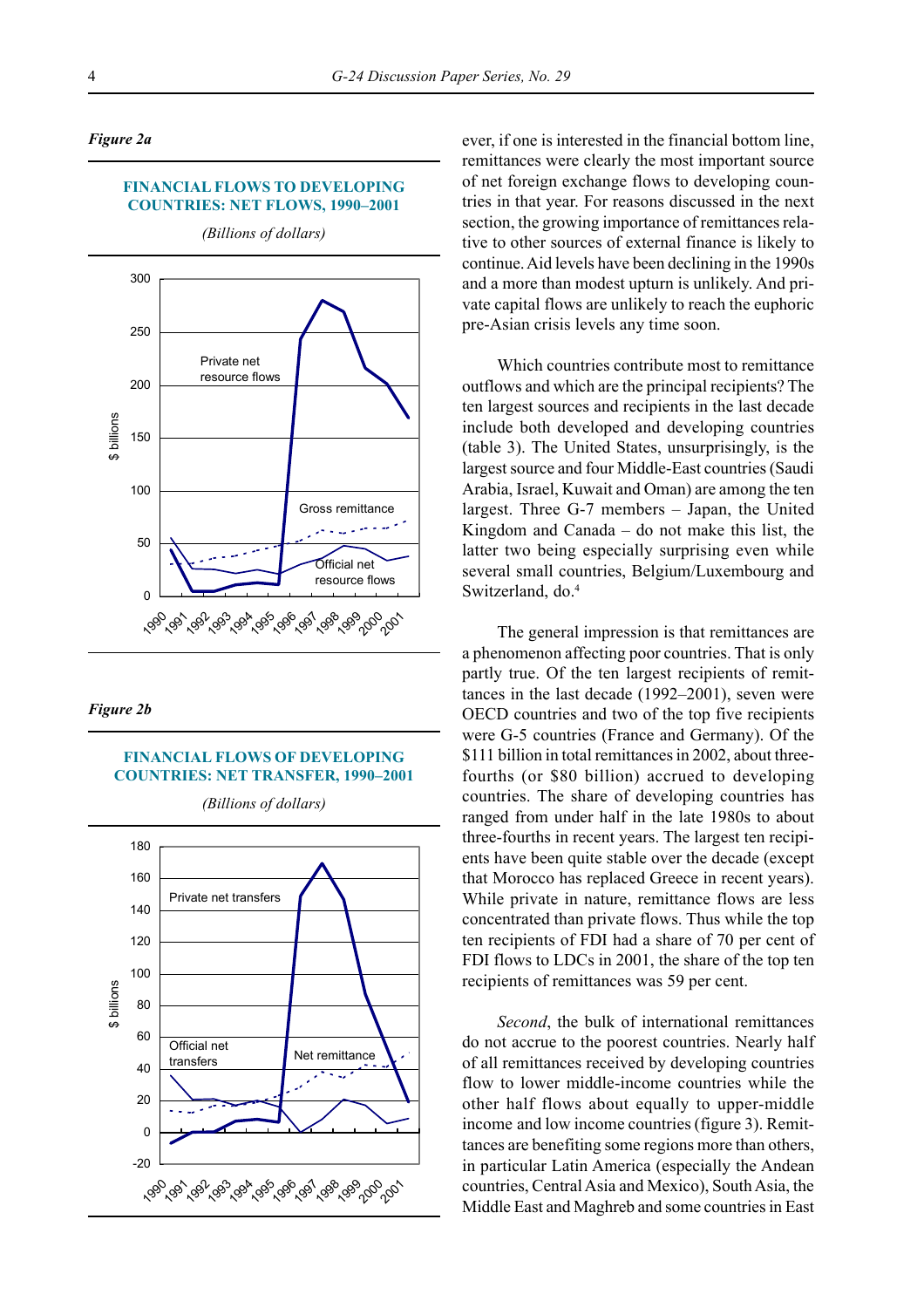#### *Table 2a*

#### **DEVELOPING COUNTRIES: NET FLOWS OF EXTERNAL FINANCE, 2001**

*(Billions of dollars)*

| Region                       | Private | <i><b>Official</b></i> | Remittances | Total<br>net flows | Remittances/<br>net flows<br>(per cent) |
|------------------------------|---------|------------------------|-------------|--------------------|-----------------------------------------|
| East Asia                    | 36.4    | 5.7                    | 10.4        | 52.5               | 20                                      |
| East Europe and Central Asia | 30.9    | 10.2                   | 8.9         | 50.0               | 18                                      |
| Latin America                | 62.8    | 23.4                   | 22.6        | 108.8              | 21                                      |
| Middle East and North Africa | 8.3     | 2.0                    | 13.1        | 23.4               | 56                                      |
| South Asia                   | 2.9     | 6.0                    | 14.9        | 23.8               | 63                                      |
| Sub-Saharan Africa           | 11.6    | 10.2                   | 2.4         | 24.2               | 10                                      |

*Source:* World Bank, *Global Development Finance*, *2003.*

*Note:* Official flow includes lending from multilateral banks, IMF and bilateral loans and grants. Private flows includes equity (FDI and portfolio flows), and both long- and short-term debt flows.

*Table 2b*

| Region                       | Private | <i><b>Official</b></i> | Remittances | Total<br>net flows | <i>WR/net flows</i><br>(per cent) |
|------------------------------|---------|------------------------|-------------|--------------------|-----------------------------------|
| East Asia                    | $-9.1$  | $-2.7$                 | 10.3        | $-1.5$             | 695                               |
| East Europe and Central Asia | 10.9    | 3.0                    | 6.7         | 20.6               | 33                                |
| Latin America                | 5.8     | 14.6                   | 20.9        | 41.3               | 51                                |
| Middle East and North Africa | $-5.4$  | $-1.6$                 | $-3.6$      | $-10.6$            | 34                                |
| South Asia                   | $-0.5$  | 3.6                    | 14.8        | 17.9               | 83                                |
| Sub-Saharan Africa           | 3.5     | 8.6                    | 1.3         | 13.4               | 9                                 |

## **DEVELOPING COUNTRIES: NET TRANSFERS OF EXTERNAL FINANCE, 2001** *(Billions of dollars)*

*Source:* World Bank, *Global Development Finance*, *2003.*

*Note:* Official transfers includes lending from multilateral banks, IMF and bilateral loans and grants. Private transfers includes equity (FDI and portfolio flows), and both long- and short-term debt flows.

Asia (especially Philippines and Indonesia). The fact that sub-Saharan Africa receives the least amount of reported remittances and (unlike trends in other regions) has shown virtually no growth in remittances in the last five years, is a sobering indication that this source of finance is unlikely to be contribute significantly in ameliorating the external financing problems of the region.

The limited remittance inflows to Africa, reconfirms that geography does matter. There are large migrations from African countries, but the civil strife in that region sends migrants across borders to other impoverished African countries rather than to rich countries. Geographical contiguousness to rich countries is clearly important, especially for illegal migration. This privileges Mexico and Central America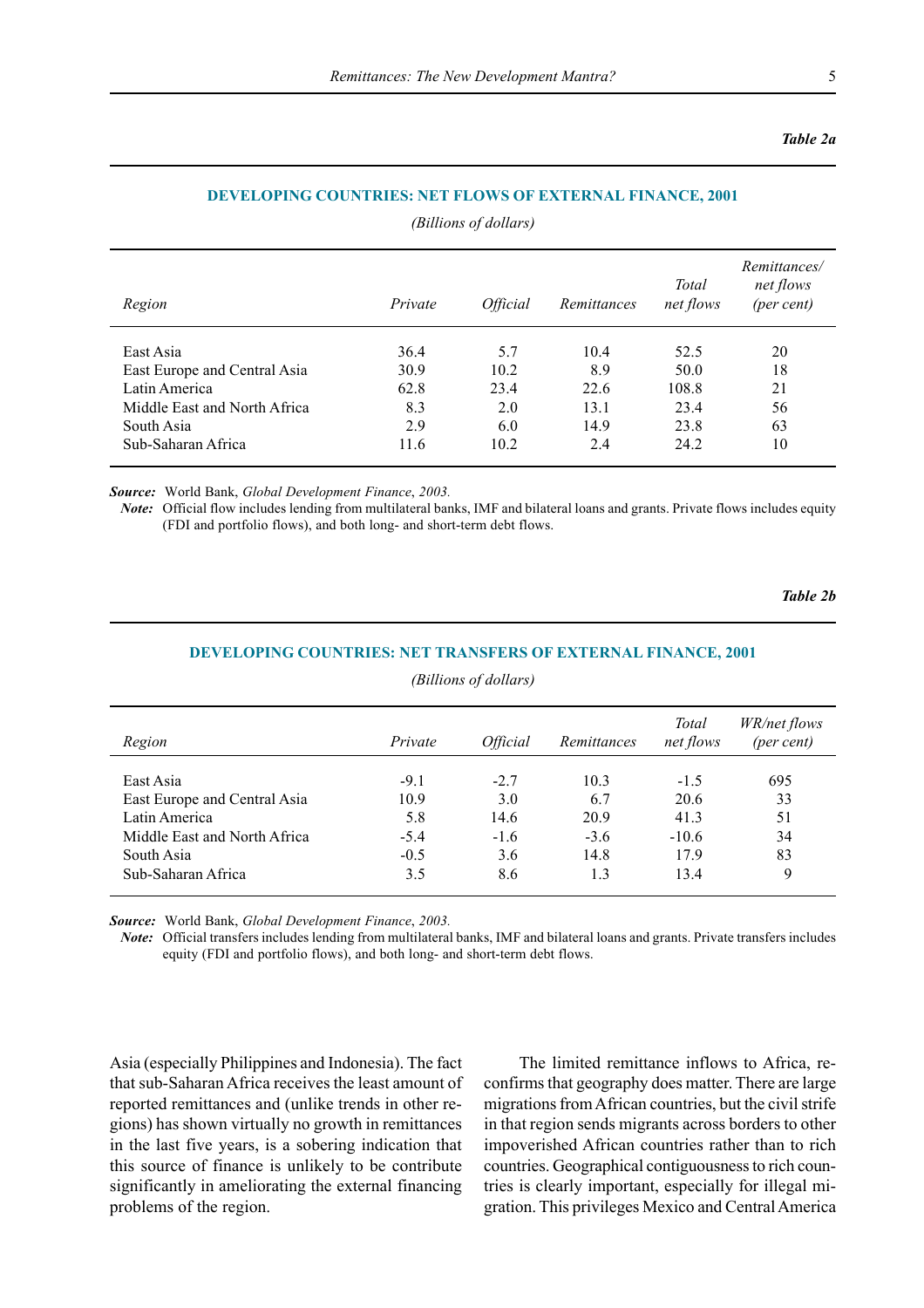#### *Table 3*

#### **LARGEST SOURCES AND RECIPIENTS OF REMITTANCES**

*(Annual average, 1992–2001)* 

| Source<br>country    | <i>S</i> billion | Recipient<br>country | \$ billion |
|----------------------|------------------|----------------------|------------|
| <b>United States</b> | 20.7             | India                | 7.7        |
| Saudi Arabia         | 15.4             | France               | 6.9        |
| Germany              | 8.8              | Mexico               | 5.7        |
| Switzerland          | 8.1              | Philippines          | 5.0        |
| France               | 4.9              | Germany              | 4.1        |
| Italy                | 2.2              | Portugal             | 3.8        |
| <b>Israel</b>        | 21               | Egypt                | 3.8        |
| Belgium/Luxembourg   | 1.8              | Turkey               | 3.7        |
| Kuwait               | 1.4              | Spain                | 3.0        |
| Oman)                | 14               | Greece               | 2.7        |

*Source:* IMF, BOP statistics.

#### *Figure 3*

#### **REMITTANCE INFLOWS, 1990-2001**



*(Billions of dollars)*

*Source:* World Bank, *Global Development Finance*, various years.

and the Maghreb. The lack of geographical proximity is less of a hindrance to nationals of Latin American countries who have access to EU labour markets because of the prior history of migration from the latter to the former. With the Middle East likely to witness increasing curbs on net migration, South Asia, which receives a large volume of remittances from that region, will witness a decline unless compensated by migration to other regions.

The two countries with largest global migrations, China and India, report substantial differences in remittances. Surprisingly, China receives comparatively little remittances – about one billion dollars annually in the last decade  $(1992-2001)$ , about one-eighth of India's receipts (\$7.7 billion annually over the same period). These large differences are probably less the result of fundamental differences in the characteristics, size or vintage of oversize migrants from the two countries, and more the result of differences in incentives (especially tax policies) and economic opportunities in the two countries. In contrast to the remittances figures, the figures for diaspora FDI in the two countries are the reverse, with overseas Chinese investing between ten and twenty times more than overseas Indians (the figures vary considerably depending on the status of investments from Hong Kong (China) and assumptions regarding the magnitude of round tripping). However, a large fraction of FDI in China ñ about a quarter  $-$  is invested in real estate (Tseng and Zebregs, 2002). Since this type of investment is common to the deployment of remittances as well, it reinforces the suspicion that there is a not inconsiderable statistical overlap between remittances and FDI. If the two (i.e. remittances and diaspora FDI) are combined, financial inflows from emigrants from the two countries are more comparable  $-$  with inflows into China being between 2–4 times that into India.

*Third*, remittances have emerged as the *least unstable* source of financial flows for countries afflicted by "shocks" and constitute the single most important source of insurance for many poor countries. Remittance flows are much more stable than private capital flows, which exhibit strong herd like behaviour, amplifying the boom-bust cycles in many emerging markets (figures 2a and 2b). Consequently, remittances can be viewed as a self-insurance mechanism for developing countries whereby a country's overseas migrants help in diversifying its sources of external finance. This role is strengthened by the low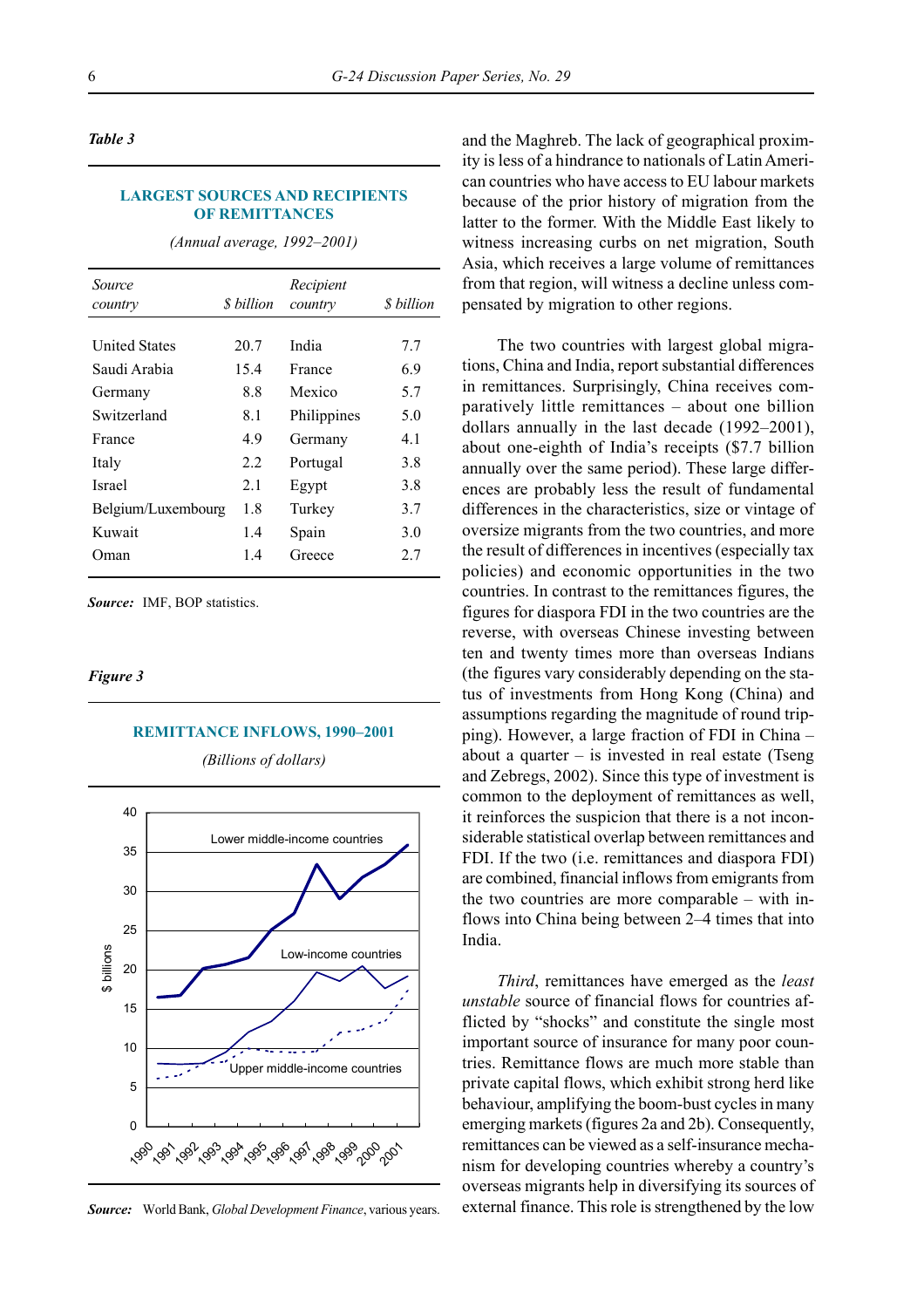risk correlation between the country of residence and the country of origin and is especially important for poor countries since (much like poor people) they find it difficult to get insurance. It is therefore not surprising that remittances have emerged as a critical insurance mechanism for residents of countries afflicted by economic and political crisis (Lebanon during its civil war, Haiti), those hit by natural disasters (such as Central America in the aftermath of Hurricane Mitch), or pressured by international sanctions (such as Cuba), or where state authority has crumbled (so called "failed" states such as Somalia).

For example, in the late 1990s Ecuador experience its worst economic crisis in the century. The resulting political chaos and social upheaval and economic collapse led to the largest out migration in the country's history (particularly to Spain). In just two years, more than quarter million Ecuadorian left the country. Remittances jumped from \$643 million in 1997 to more than \$1.4 billion in 2001 (10 per cent of GDP), emerging as the second largest source of foreign exchange after petroleum exports (Jokisch and Pribilsky, 2002). Cuba's attitude towards remittances changed at the onset of Cuba's economic growth and collapse occurred in the aftermath of the collapse of the Soviet Union in the early 1990s leaving the country without any geopolitical benefactor to prop up its economy. Not only did overseas assistance dry up, but also the output and prices of its principal export (sugar) collapsed in global markets even as the United States tried to tighten its embargo of the island. Until then the country had curbed overseas remittances from its rich diaspora, which was (in large part) deeply hostile to the regime. For the first time the Cuban Government took steps to attract remittances offering a slew of incentives to residents receiving dollars. By 1995 remittances were approximately \$530 million (from just \$50 million in 1990). At a time when foreign aid and FDI combined were only about \$100 million and exports just \$1.1 billion (Eckstein, 2003) and an acute foreign exchange crisis threatened to take the country down the route of the Democratic People's Republic of Korea, remittances provided a crucial lifeline.

*Fourth*, for the many small countries  $-$  especially island economies, be it in the Caribbean or the Pacific – remittances, along with foreign aid and tourism, have become the only viable sources of income. For a small island economy like Cape Verde, around two-thirds of families receive money from

abroad. For many families, remittances offer the only source of income, not surprising for a country where in 2000 only 435,000 people lived on the island and twice as many abroad (IMF and IDA, 2002). Such high levels of migration and remittances might well indicate that these countries are simply unviable economic entities, but given political realities they will continue to exist  $-$  surviving to a considerable extent on the labours of their overseas population.

*Fifth*, as with the euphoria with private capital flows in the mid-1990s, the attractiveness of remittances is in part a reaction to previous failed development mantras. Development thinking has been as prone to fads and fashions as private capital flows are alleged to be. Remittances strike the right cognitive chords. They fit in with a communitarian, "third way" approach and exemplify the principle" of self-help. People from poor countries can just migrate and send back money that not only helps their families, but their countries as well. Immigrants, rather than governments, then become the biggest provider of "foreign aid". The general feeling appears to be that this "private" foreign aid is much more likely to go to people who really need it. On the sending side it does not require a costly government bureaucracy, and on the receiving side far less of it is likely to be siphoned off into the pockets of corrupt government officials. It appears to be good for equity and for poverty and yet imposes few budgetary costs. What could be better? Are these hopes valid?

#### **IV. Why have remittances grown?**

What explains the growth of remittances in recent years? The most obvious factor is the steady growth of its underlying cause, namely migration, especially to rich countries. Even though legal annual flows of migrants have grown in fits and starts, illegal migration and the stock of emigrants has certainly grown. The United Nations estimates that roughly 175 million people were living outside their country of birth or citizenship in 2000, up from 120 million in 1990 (United Nations Population Division, 2002; Martin and Widgren, 2002). An analysis of the 2000 United States census reveals that of the foreign population in the United States in that year, nearly half (47 per cent) entered the country in just the previous decade. Elsewhere, the foreign population in 17 European economies tracked by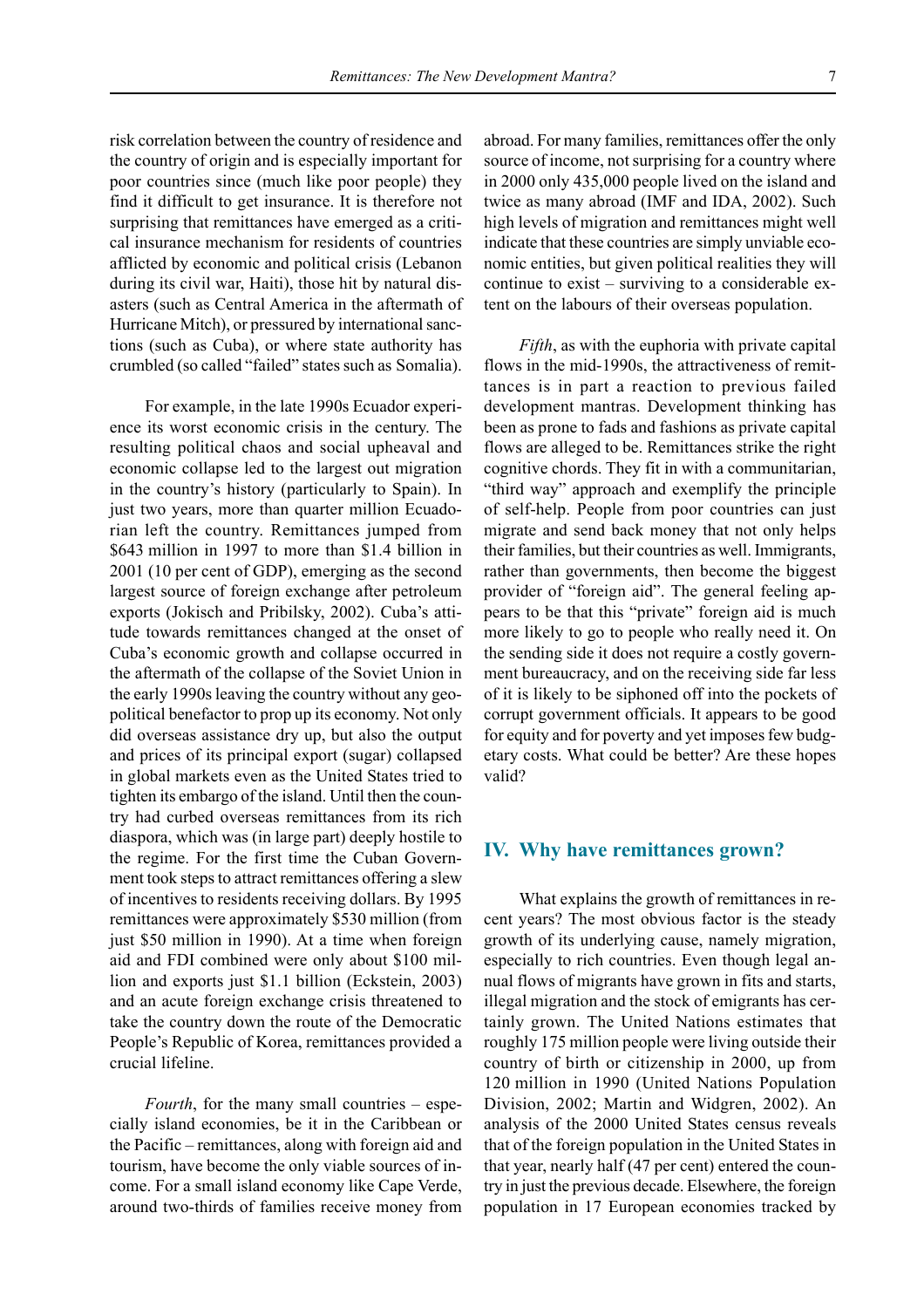#### *Box*

#### **INFORMAL VALUE TRANSFER SYSTEMS (IVTS)**

Despite the growth of formal transfer mechanisms, substantial amounts of remittances continue to flow through informal (and sometimes underground) channels, outside the purview of government supervision and regulation. These transfer mechanisms go back centuries, particularly in Asia. Examples include *hawala* and *hundi* (South Asia), *fei chíien* (China), *Phoe kuan* (Thailand), *Hui* (Viet Nam), *casa de cambio* (South America). IVTS systems flourish in countries with economic controls, political instability, and low levels of financial development. Using rudimentary low cost technologies they rely more on trust than violence, riding on the social capital of ethnic groups. These systems transfer "at a minimum, tens of billions of dollars" globally, offering speed, easy access, low costs and anonymity.<sup>1</sup> Basically the sender gives money to an IVTS agent (usually in an ethnic neighborhood) who calls or faxes instructions to his counterpart in the region where the money is to be sent. The counterpart makes the payment within a few hours. Settlements are made either with a transfer in the opposite direction and/or periodic wire transfers or through over(under) invoicing of cross-border trade.

These services transfer funds derived from both legitimate and illegitimate activities, ranging from corruption to tax evasion, drugs to terrorism, and funds deployed by intelligence agencies. However, there is more hype than evidence on the scale of the latter (Passas, 1999). Attempts by Western governments to regulate IVTS activities have arisen in the context of anti- moneylaundering measures and most recently terrorist financing.

<sup>1</sup> Testimony of David Aufhauser, General Counsel, Department of the United States Treasury, before the Senate Judiciary Committee, 26 June 2003.

the OECD rose from 15.8 million to 21.7 million in  $1998 -$  an increase of 37.2 per cent (OECD, 2001). In the oil-exporting Gulf States, foreign workers continue to represent more than 50 per cent of the labour force in all countries, and 70 per cent of the labour force of 10 million in Saudi Arabia (Martin and Widgren, 2002).

The frequency and intensity of economic and financial crisis in many developing countries over the past two decades has increased the need for social safety nets, amplifying the demand for remittances. Some of the reported increase in remittances is in all likelihood a statistical artifact. For one, data quality has improved (as evidenced by the declining number of zeroes in table 1). Furthermore, changes in economic policies of many developing countries, especially with regard to foreign exchange controls, have sharply reduced the black market premium for foreign exchange. As a result, part of the increase in officially recorded remittances reflects a shift in remittances from informal to formal channels. Where remittances continue to go through informal channels, either because of foreign exchange controls in countries such as Myanmar and Zimbabwe, or because of an absence of state machinery (as in Afghanistan), this problem persists.

There is, however, another less obvious factor driving the growth in remittances  $-$  a burgeoning infrastructure that has helped ease the movement of money across borders. For long the remittance business was dominated by money-transfer companies like Western Union. In 2002 alone the company conducted almost \$700 billion in transfers and payments worldwide through 68 million customer-to-customer transactions (and another 173 million customer-tobusiness transactions). In 1994 it had 24,000 agents worldwide, but two-thirds were in North America. By mid-2003 this figures had increased nearly seven fold (to 165,000), of which 70 per cent were outside the United States.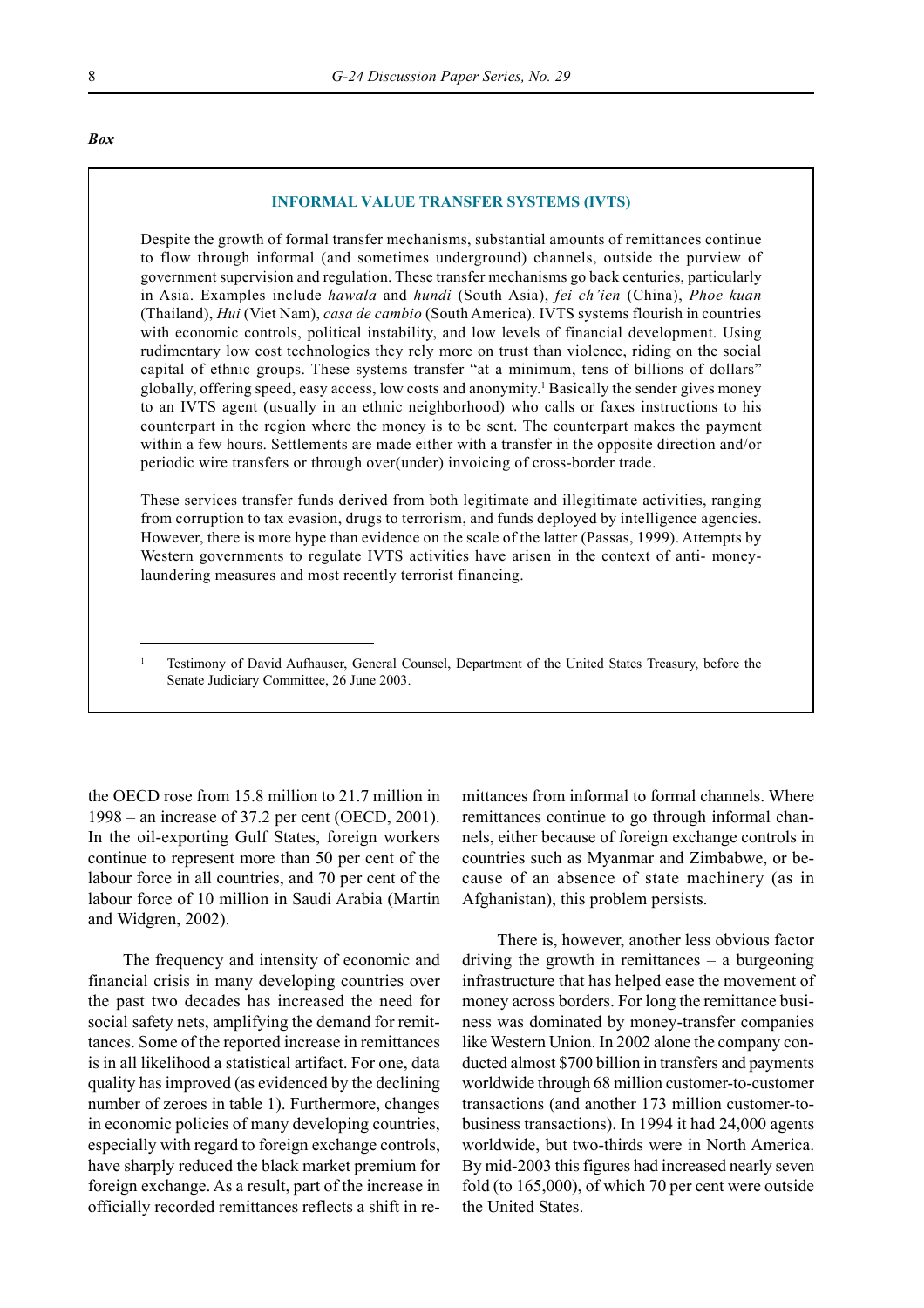The exorbitant costs of remittances (about  $10-12$  per cent of the estimated \$25 billion transferred from the United States) and the implied large profits, have led to new entrants. The most significant change has been in the strategies of major commercial banks, which had been slow to recognize that the remittance business was a potential source of significant new opportunities. Portuguese banks had realized this in the early 1980s. They established branches in areas with concentrations of emigrants (like France) and offered free transfer services along with arrangements with local agents to deliver at home. By the late 1990s deposits from emigrants represented about 20 per cent of the total deposits in Portugal. In the Americas, the collapse of the Mexican banking system in the aftermath of the "Tequila" crisis in the mid-1990s, opened up the Mexican banking sector to foreign direct investment. As major Spanish and United States banks began buying Mexican banks, remittances gradually moved to the center of their strategies. They began to buy complementary United States assets as well as alliances with other banks to leverage the remittance business.<sup>5</sup> It soon became evident that users of remittance service could be drawn into become full banking customers  $-$  spearheading a large expansion of retail banking to two severely underserved groups on both sides of the border. The banks have also been surprised by the relative wealth of Mexican customers. The transfer business is already paying dividends. Bank of America has found that 33 per cent of its United States-Mexican remittance customers have opened a current account. Citigroup is using its transfer business to attract customers for other products  $-$  and one way to do is by lowering fees on transfers between Citigroup accounts in the United States and Mexico, and luring new customers. Banks are now extending the products and technologies developed in the Mexico-United States remittance business to other Hispanic remittance markets both in the United States and in Spain as well as the Spanish North Africa remittance market.

### **V. Effects of financial remittances**

The effects of remittances are complex and are a function of the characteristics of migrants and the households they leave behind, their motivations, and the overall economic environment. Remittances are a form of household transfers and its motivations include altruism, as an implicit intra-family contractual arrangement or as an implicit family loan. The relative importance of motives appears to vary with the institutional setting (Foster and Rosenzweig, 2001).

Remittances finance consumption, land and housing purchases and philanthropy; they are an important source of social insurance in lower income countries; and they provide liquidity for small enterprises (in the absence of well functioning credit markets) as well as capital investments  $-$  in equipment, land, wells and irrigation works and education – with longer-term implications for economic development.

However, at this point it is important to dispel one myth surrounding remittances – that remittances compensate for the brain drain. It is often argued that while poor countries might loose the scare factor that is critical for development (human capital), they gain another scarce factor, namely financial resources in the form of remittances. The two are not substitutes. Although, as we shall note later, emigrants are positively selected, remittances are not a quid pro quo for the brain drain for several reasons. The real detrimental effects of the brain drain for developing countries arise from the migration of the upper end of human capital distribution, comprising of engineers, scientists, physicians, professors etc. This scarce human capital is usually drawn from the upper decile of the income distribution rather than the middle. Although there are exceptions (e.g. temporary skilled migrants like the H1-B IT workers in the United States), for the most part these households are in less need of remittances, unless the country of origin undergoes a major crisis. Indeed if the brain drain is a response to political repression or economic and political instability, rather than simply better economic opportunities abroad, human capital flight and financial capital flight complement each other. Instead of one form of capital outflow being "compensated" by another type of capital inflow, the migration simply precipitates the outflow of financial capital as well. Countries such as Afghanistan, Columbia, Ghana, Haiti, or Venezuela, as well as Cuba in the late 1950s and early 1960s, which have witnessed violent regime changes and civil wars are examples of this phenomenon. This is not to say that the brain drain of professionals might not have other benefits for the country of origin, such as business and commercial networks or investment flows and diaspora philanthropy, but those affects are distinct from financial remittances.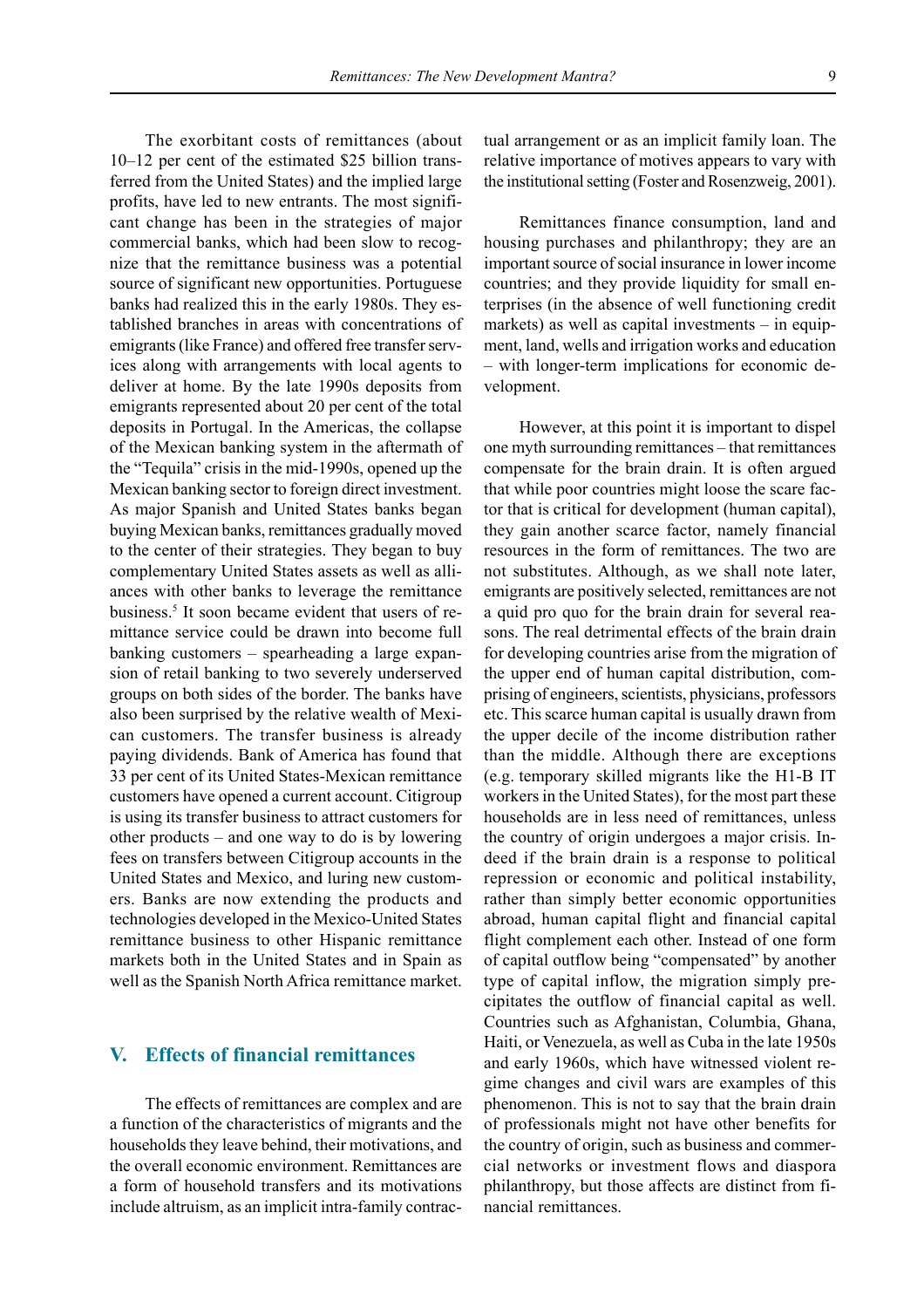#### *A. Remittances as social insurance*

As pointed out earlier, remittances play a critical insurance role  $-$  and this has significant impact on both poverty and equity. For people in "failed" states" remittances are critical for personal consumption. In Haiti, remittances were about 17 per cent of GDP. In Somalia following the collapse of a formal government in the early 1990s, remittances from the Somali diaspora based in the Gulf States, several European countries, the United States and Canada, became a critical survival resource for many Somali families. In particular, remittances helped many urban families cope during the harsh years of the 1990s. By the end of the decade with remittances between 25 and 40 per cent of GDP (all figures are very approximate), in some pockets, such as southern Somalia, these resources began to be invested in construction and commerce.6

A country that suffers a macroeconomic shock generally receives greater remittances. The many recent economic and financial crises have resulted in two simultaneous shocks that affect remittances: a positive income shock to the remitter because of devaluation and negative income shock to the remitee because of the economic downturn. Both predict an increase in remittances (in domestic currency terms). We looked at countries that suffered an economic shock (defined as a decline in GDP by 2 per cent in year "t") and examined remittances relative to private consumption in the years preceding and following the crisis. If the insurance hypothesis holds true we would expect the share of remittances in private consumption to increase. Due to the unavailability of consistent annual data on remittances for the countries suffering a shock, we examined this issue in both an unbalanced panel (figure 4a) and in a balanced panel (figure 4b). In the latter we have analysed data for a set of countries for which annual data is available for three years preceding and following a shock. In both cases there is a sharp increase in the ratio: remittances increase if a country suffers a macroeconomic shock.

Why does this matter? Its importance lies in the emerging consensus that with globalization, factor markets are of crucial importance for poverty alleviation. Households tend to be much more specialized in income (or factor earnings such as land, labour or capital) than they are in consumption. Hence it is the source of income rather than the pattern of expenditure that affects the poor relative to

#### *Figure 4a*



#### **UNWEIGHTED AVERAGE OF REMITTANCES AS SHARE OF PRIVATE CONSUMPTION, UNBALANCED**

#### *Figure 4b*

#### **UNWEIGHTED AVERAGE OF REMITTANCES AS SHARE OF PRIVATE CONSUMPTION, BALANCED (n=14)**



*Note:* Includes Barbados 1988–94, Colombia 1981–97, Comoros 1985-91, Ghana 1983-89, Guinea-Bissau 1988-94, India 1980-86, Jamaica 1992-98, Mauritania 1989–95, Mexico 1991–97, Morocco 1989–95, Panama 1984–90, Trinidad and Tobago 1989–95, Tunisia 1989-95, and Turkey 1990-96.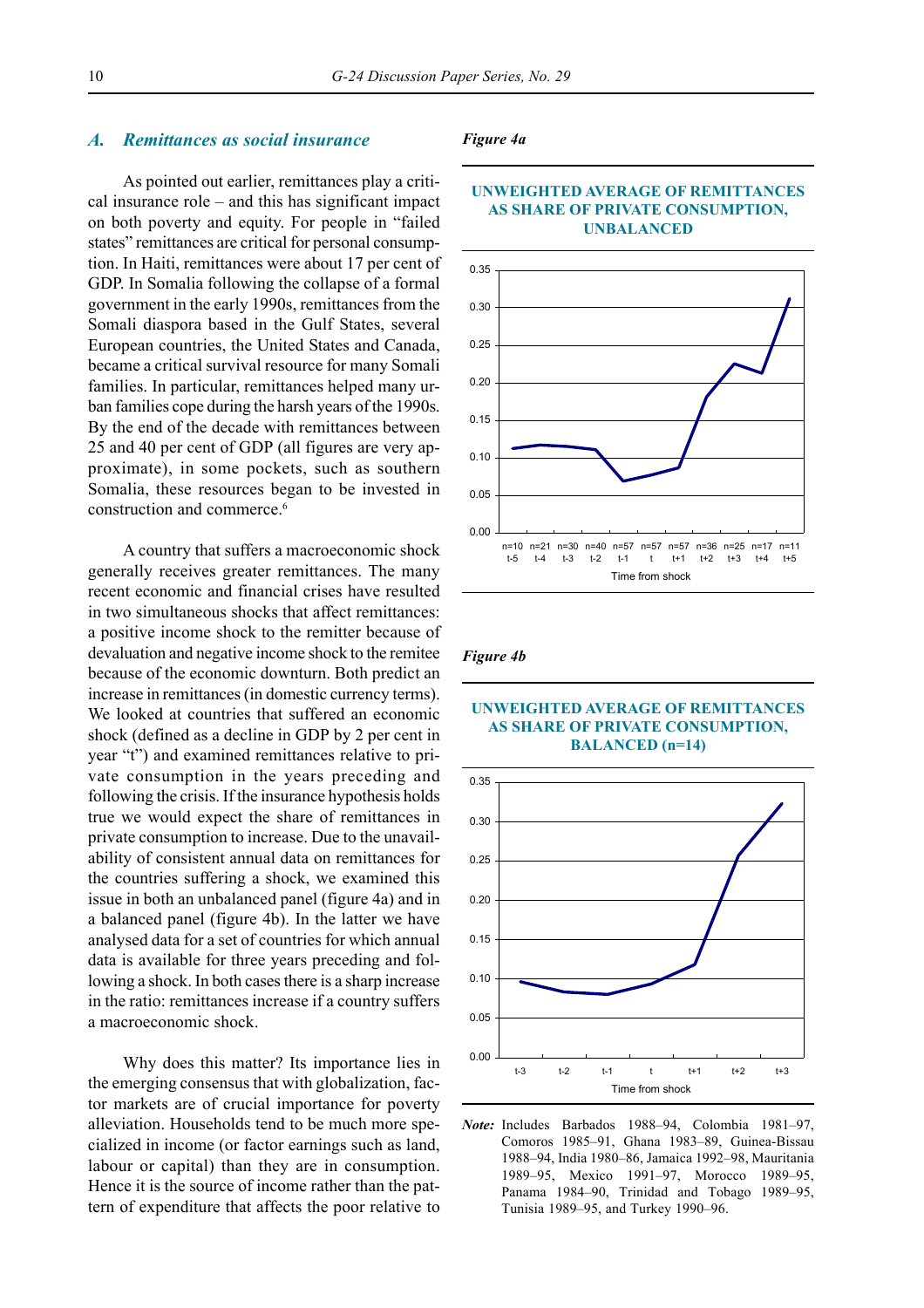the average household (Winters, 2000; Reimer, 2002). Remittances provide social protection to poor households, which reduces vulnerability to shocks. Although the immediate impact of remittances is on transient poverty, its long-term effects should not be underestimated. For instance it is now recognized that transient poverty is a serious obstacle to human capital investment. The impact on school attendance of an income shock is consistently larger for daughters than sons (Sawada, 2003). Thus even if remittances impact only on transient poverty, its effects on human capital investment, especially girls, could be quite substantial. But of course for these beneficial effects to occur the remittances should accrue to poor households in the first place, which in turn depends if the international migrants from that country are drawn from such households in the first place.

The particular characteristics of who migrates  $-$  so called selection effects  $-$  are equally important for equity. While in both cases the eventual effects are strongly mediated by labour market effects of migration, the distributional consequences are more complex given the uneven access to such flows across households, ethnic groups, communities and regions. Households that receive remittances rapidly attain standards of living greater than those who do not have family members working abroad. Households with more diversified portfolios  $-$  both in financial assets and human capital assets  $-\text{ will gain}$ relative to those with domestic portfolios in the event of a domestic economic shock that results in a devaluation and economic downturn. The income stream from this overseas portfolio increases in domestic currency terms after a devaluation, thereby increasing their income relative to lower income groups. If remittances flow to poorer households concentrated in a particular region, it might reduce inequality within the region even while it widens it among different regions.

Research in the Philippines shows that households with overseas migrants have done substantially better, following the Asian crisis, than those that had no members abroad. This is to be expected since migration is a form of coinsurance and results in families having diversified portfolios. Indeed, even where households have members who are migrants abroad, those families above a certain income threshold are found to use remittances for investment (in the Philippines case in human capital that would make it easier to migrate abroad), while those below this threshold use it to meet subsistence consumption (Yang, 2003). This is particularly true during a crisis when households face substantial financial and economic stress and resultant pressure on consumption.

Migrants are rarely drawn randomly from the population pool. Instead they are drawn selectively from specific communities  $-$  be it regional, ethnic or religious  $-$  as well as educational and income levels. These selection effects mediate between migration, remittances and outcomes in the country of origin, be it on poverty or equity. The average level of education of immigrants is substantially greater than the average level in the country of ori- $\sin$  – often substantially so (figure 5). In the Latin American case it has been shown that while only about one-fifth of Latin Americans have completed high school or college, a little over half of the Latino immigrants in the United States have a secondary education or better. Well-educated Latin Americans are at least two and a half times more likely to in the United States than home country population. In their analysis of Mexican migration to the United States, Chiquiar and Hanson (2002) find that Mexican immigrants, while much less educated than United States natives, are on average more educated than residents of Mexico. If Mexican immigrants in the United States were paid as per prevailing wages for those skills in Mexico, they would tend to occupy the middle and upper portions of Mexico's wage distribution. In contrast to earlier work that posits a negative-selection hypothesis (Borjas, 1987), these findings suggest that in terms of observable skills there is intermediate or positive selection of immigrants from Mexico. The results also suggest that migration abroad may raise wage inequality in Mexico.

The fact that migrants are not being drawn from the poorest households in their country of origin means that while remittances are poor-friendly, their direct effects on the poorest groups may be limited. Instead the effects on structural poverty are likely to occur through substantial indirect effects: the demand for labour-intensive services (such as construction workers when remittances are used for home building), and perhaps even redirecting government social expenditures from areas benefiting from remittances to those that are not. Of course these results are likely to be less representative of the many illegal immigrants, who are much more likely to come from poorer households. Large-scale illegal immigration occurs largely where there is geographical proxim-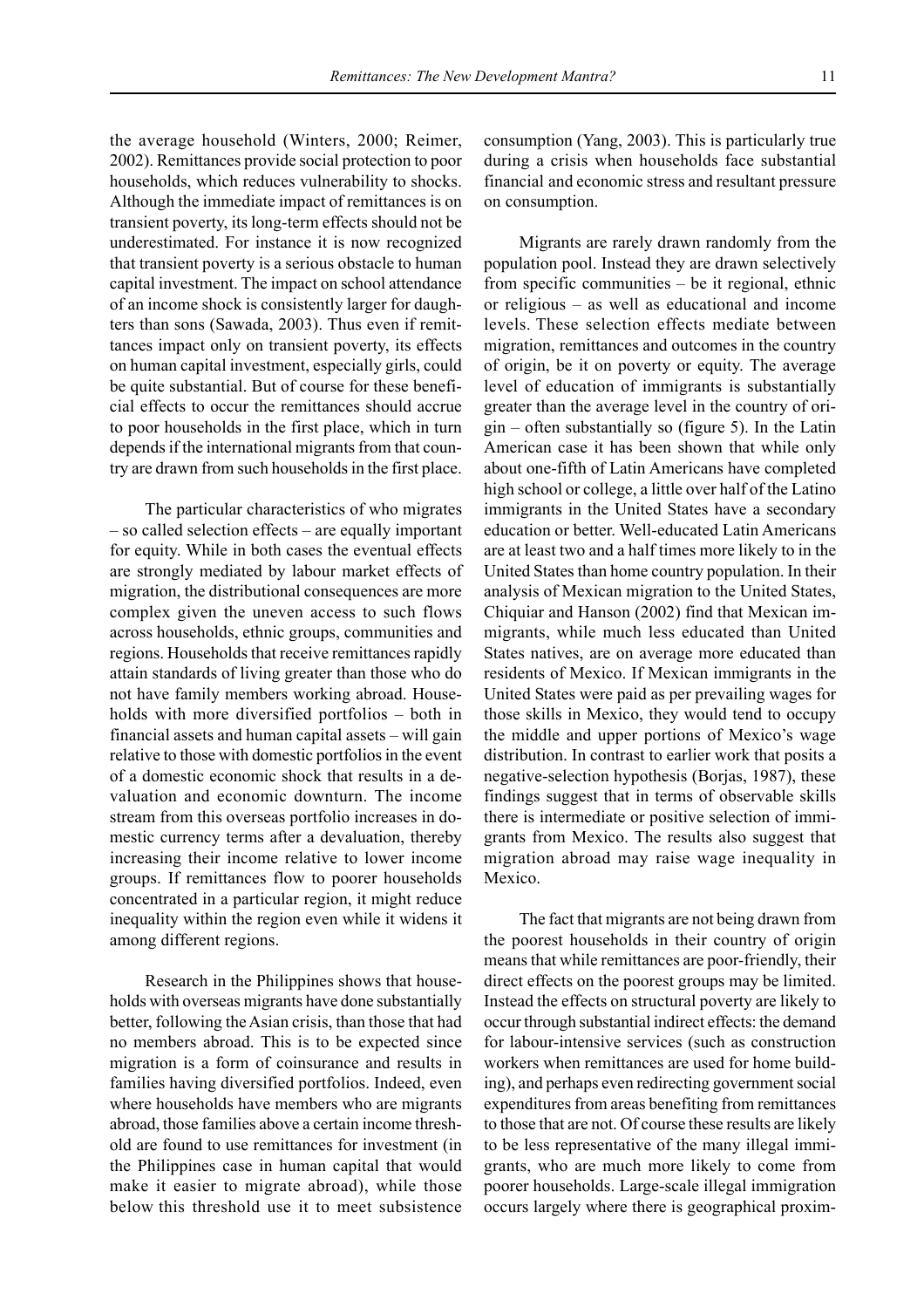



**25+ POPULATION WITH TERTIARY EDUCATION**

*(Percentage)*

*Source:* CPS, OECD, UNESCO.

ity – for example, from Mexico and Central America to the United States, intra-Asian migration (e.g. Myanmar to Thailand or Nepal to India) and from the Maghreb countries to Europe. In the case of many poor people who do make it across borders, there is strong anecdotal evidence that they incur substantial debt from the upfront cost of making the often illegal journey across borders. In such cases they become indentured labourers who then have to work to pay off the loan (often to criminal syndicates), reducing their volume of remittances. On balance, however, if migrants are low skill or unskilled workers, the beneficial impact on poverty and inequality is maximized for the sending country. It is not just that the ensuing remittances are directed at poorer households, but that the supply of unskilled labour in the source country is reduced, thereby increasing unskilled wages of those left behind.

The evidence regarding the direct impact of remittances on economic development and growth is limited. It is common to hear officials in remittance receiving countries lament that the bulk of remittances are spent on consumption. In the case

of poor families, it is hardly surprising that remittances are used to augment subsistence consumption, and therefore little is saved and very little invested in projects that could stimulate economic growth. Nonetheless in so far as remittances finance the consumption of domestically produced goods and services such as housing, there are wider multiplier effects. Moreover additional consumption also increases indirect tax receipts (Desai et al., 2003). There is some suggestion that the propensity to save is higher among remittance-receiving households than in others (Orozco, 2003a, b). If true, it suggests that remittances could be leveraged for broader economic development by helping augment national savings.

To take another example, it has long been recognized that capital and liquidity constraints are critical for small enterprise development, especially in poorer communities with imperfect capital markets. For instance, an analysis of capital constraints on investment levels of microenterprises in Mexico, found that remittances from migration by the owner or family members working in the United States were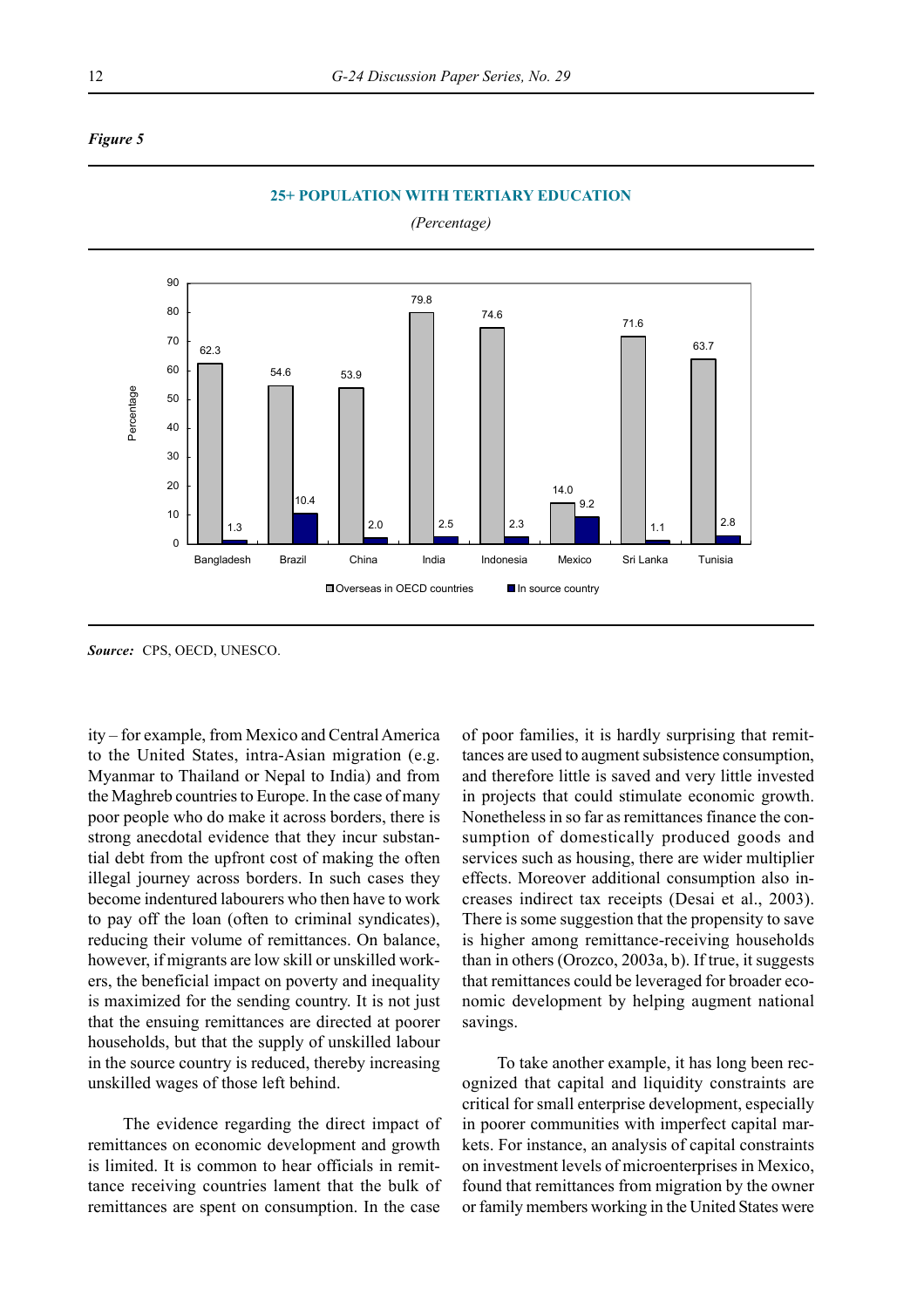responsible for almost 20 per cent of the capital invested in microenterprises throughout urban Mexico  $-$  an additional cumulative investment capital of nearly \$2 billion. Within the ten states with the highest rate of migration from Mexico to the United States, almost a third of the capital invested in micro-enterprises was associated with remittances (Woodruff and Zenteno, 2001). In so far as remittances are driving retail banking strategies of foreign investment in Mexican banks, an inadvertent but potentially far reaching effect of remittances on Mexico could be the transformation of its banking system. Fewer than one in five Mexicans has a bank account and many rural areas of central Mexico, which send the most migrant labourers to the United States, lack any bank branch. Weak formal credit markets have been particularly inimical to Mexico's small and medium enterprises. If the remittance driven post-merger banking strategy in Mexico leads to the transformation of retail banking in Mexico, the potential long-term economic benefits of remittances to the country might be greatest here.

More recently immigrant communities have sought to pool remittances and channel them for public purposes. For instance, in the last decade, Hispanic immigrants across the United States have organized themselves into hometown associations (HTAs) that finance public works projects and small businesses in the towns from which they have migrated. The Mexican Government has taken the initiative to leverage these remittances by creating a "three-for-program" whereby all HTA remittances used to improve infrastructure or establish businesses are matched dollar for dollar by the Mexican federal, state, and local authorities (Alarcon, 2001). This three fold leveraging has had some notable successes at the local level, but the cumulative impact remains limited.

Often communities do not have the resources to maintain what has been built through these contributions. Hype notwithstanding, HTAs have not so far been used significantly to fund direct income generation projects. In particular it is unclear if these initiatives are creating jobs so that Mexicans do not have to emigrate, or instead simply subsidizing future migration through improved training. Perhaps the biggest benefit is that the HTAs become a glue for local collective action in both the sending and the receiving country. For migrants, these associations help maintain ties to their home town, which in turn may help sustain private remittances.

#### *B. What is the problem?*

It is interesting that when examining the impact of remittances, micro-level studies (principally by anthropologists), are less sanguine about its effects than more macro-level studies (usually by economists). A common theme in the former is the duality of greater wealth but fewer economic opportunities for those left behind  $-\alpha$  Pyrric victory as it were. So-called "migra-villages" in Latin America have in many cases been physically transformed. But often the new handsome houses are empty because their owners live in the United States. Likewise, remittances have helped build better schools, but enrollment has been declining. In these regions if initially remittances were simply a consequence of migration, over time they have emerged as its principal driver. The very money that has increased the material wealth of these villages appears to be gradually undermining their long-term future. What is good for individual migrants and households may not be as beneficial for the communities. Whether economic development is more about the former or the latter, is something that can be reasonably debated.

Even at the household level remittances can have ambiguous effects. Consider the case of homecare workers, for instance, Jamaican nannies in New York or Philippine nannies in Hong Kong (China). In many cases these are mothers who have left their own children behind to take care of children in richer households. The household in the country has a higher consumption due to remittances, but the children of these homecare workers grow up without the presence of their mother. We could take the migration decision of the mother as a "revealed" preference" of an improvement in household welfare. Why would she leave otherwise? However, we do not have an independent analysis that this is indeed the case.

In communities heavily dependent on remittances, a culture of dependency often sets in. In a variety of contexts it has been observed that household members simply stop working and wait from month to month for the overseas remittance. Such negative incentive effects  $-$  a form of moral hazard – also results in an increase in the reservation wage. Young men prefer to remain unemployed and wait for the possibility that they themselves will migrate, rather than take up jobs at the local market-clearing wage. That remittances increase consumption much faster than production, raises issues of long-term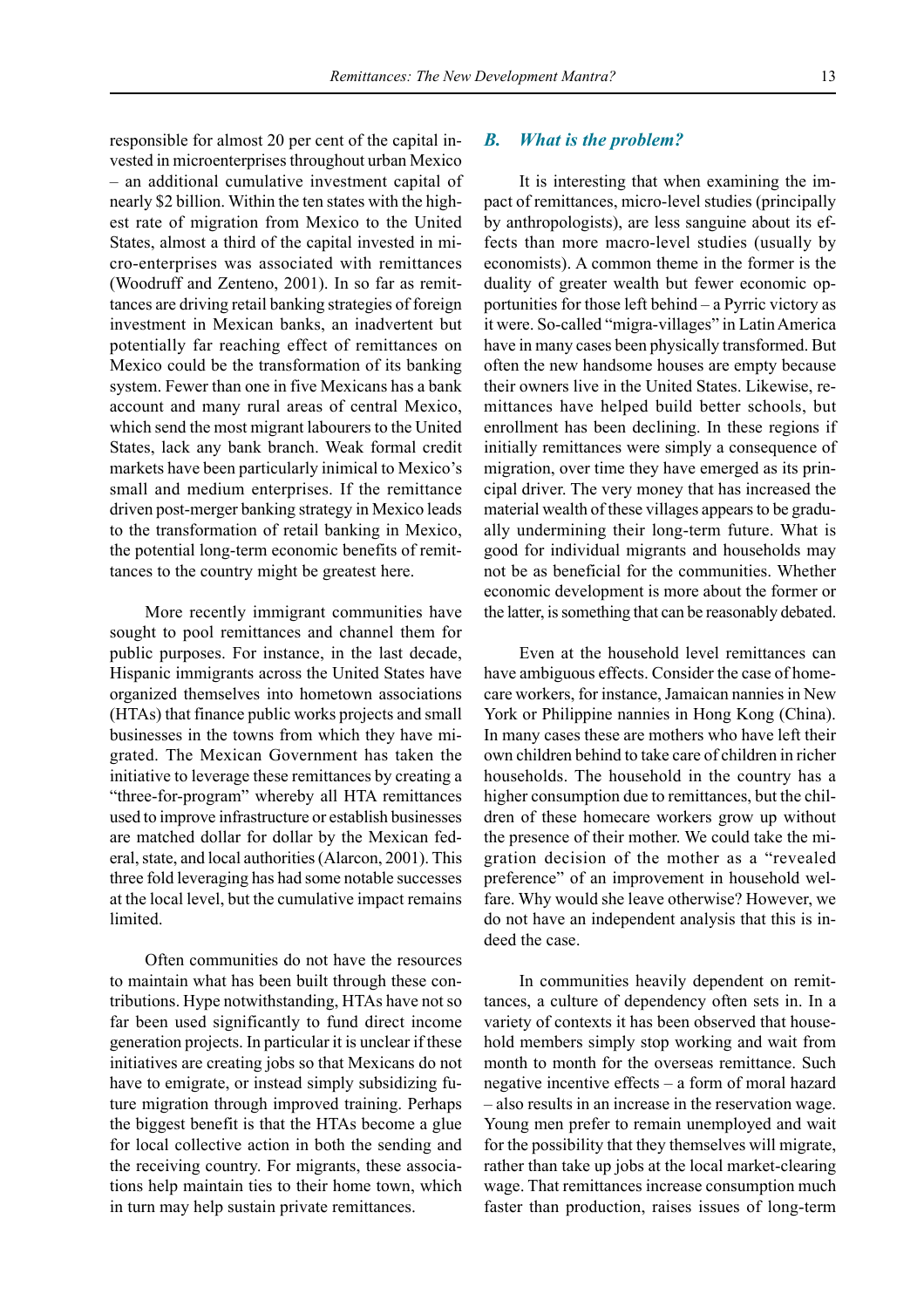sustainability, given an inevitable decline as migrants settle in new communities and links with their home communities gradually erode. Of course this is moot if most people leave the community in any case.

Similar negative incentive effects can also act at the national level. If remittances are relatively large, and a large share is spent on non-tradeables  $$ housing and land are particularly favoured  $-$  the country is likely to suffer Dutch disease effects. Effectively this results in an appreciation of the real exchange rate, rendering exports less competitive. The country's principal export could become the cheap factor  $-$  labour  $-$  rather than labour intensive products. At an aggregate level remittances constitute a form of rents. Exporting products requires painstaking effort to build the institutions and infrastructure that helps develop the necessary productive capacity. Exporting people, on the other hand, occurs in most cases by default rather than by design. Nonetheless if the latter also results in large foreign exchange receipts, the pressure to undertake reforms needed for export-led growth are considerably attenuated. For instance, countries can maintain larger fiscal deficits in the context of international migration and remittances. In the absence of remittances, high fiscal deficits would imply higher current account imbalances and hence greater reliance on foreign savings (assuming the deficit is not monetized  $-\frac{1}{2}$ which is less likely given that central banks are relatively more independent today) resulting in higher capital account inflows.7 However if remittances are high, current account deficits would be lower, thereby reducing the likelihood that high fiscal deficits will precipitate a balance-of-payments crisis  $$ the most common trigger for economic reforms in LDCs. Thus countries with high levels of remittances can sustain higher fiscal deficits  $-\text{while at the same}$ time keeping international financial institutions like the IMF and the World Bank at bay.<sup>8</sup> Increasing politicization of these institutions has meant potential borrowers have transitioned from co-insurance through these institutions, to self-insurance in the form of higher foreign exchange reserves and international migration and remittances.

#### *C. Political effects*

Money buys influence. It should not therefore be surprising that in countries where remittances are important, the political effects are not inconsequential. In countries such as the Dominican Republic (where remittances are 10 per cent of GDP), presidential candidates campaign in the United States. From Mexico to India, the lucre of remittances has led politicians to switch positions vis-à-vis their diaspora from benign neglect to active courtship. Regimes in socialist economies like Cuba and the Democratic People's Republic of Korea, have used remittances to augment scarce hard currency resources to strengthen themselves in the short term. Cuba draws remittances from its United States based diaspora while the Democratic People's Republic of Korea earns remittances mostly from pachinko parlours run by Koreans living in Japan. But in so far as these remittances sow the seeds of economic transformation, they can begin to quietly erode the political system. In Cuba access to remittances has increased inequality in a political system that draws its legitimacy from its commitment to equity. Remittances have a strong racial bias since the diaspora is predominantly white while the island is majority black. The latter gained under Castro and were therefore less likely to emigrate, but as a result they have less access to the emerging cross-border informal dollarized economy. Furthermore, access to remittances is also heavily urban and regional; Havana, with 20 per cent of the island's population, receives approximately 60 per cent of remittances. Therefore rural-urban inequality is also likely to widen.

Secondly, remittances can be viewed as a political weapon of the weak. Rather than simply react to state policies, international migration and remittances has forced states to accommodate new realties. In lieu of political voice, migration becomes an exit strategy and remittances either fuel further exit or empower political voice by making available resources to new groups. In several Latin American countries even as economists debated the relative merits of dollarization, the influx of "migradollars" were in several cases rendering the debate moot.

Nor is the political impact confined to just source countries. In receiving countries, remittances have been quietly reshaping immigration policies. Recently the Mexican Government negotiated with banks and wire transfer agencies in the United States to make it easier and cheaper for immigrants to send money home. The Mexican Government began to distribute "matricula" consular identification cards and persuaded United States banks to accept them as identification cards for the purpose of opening bank accounts, irrespective of the legality of their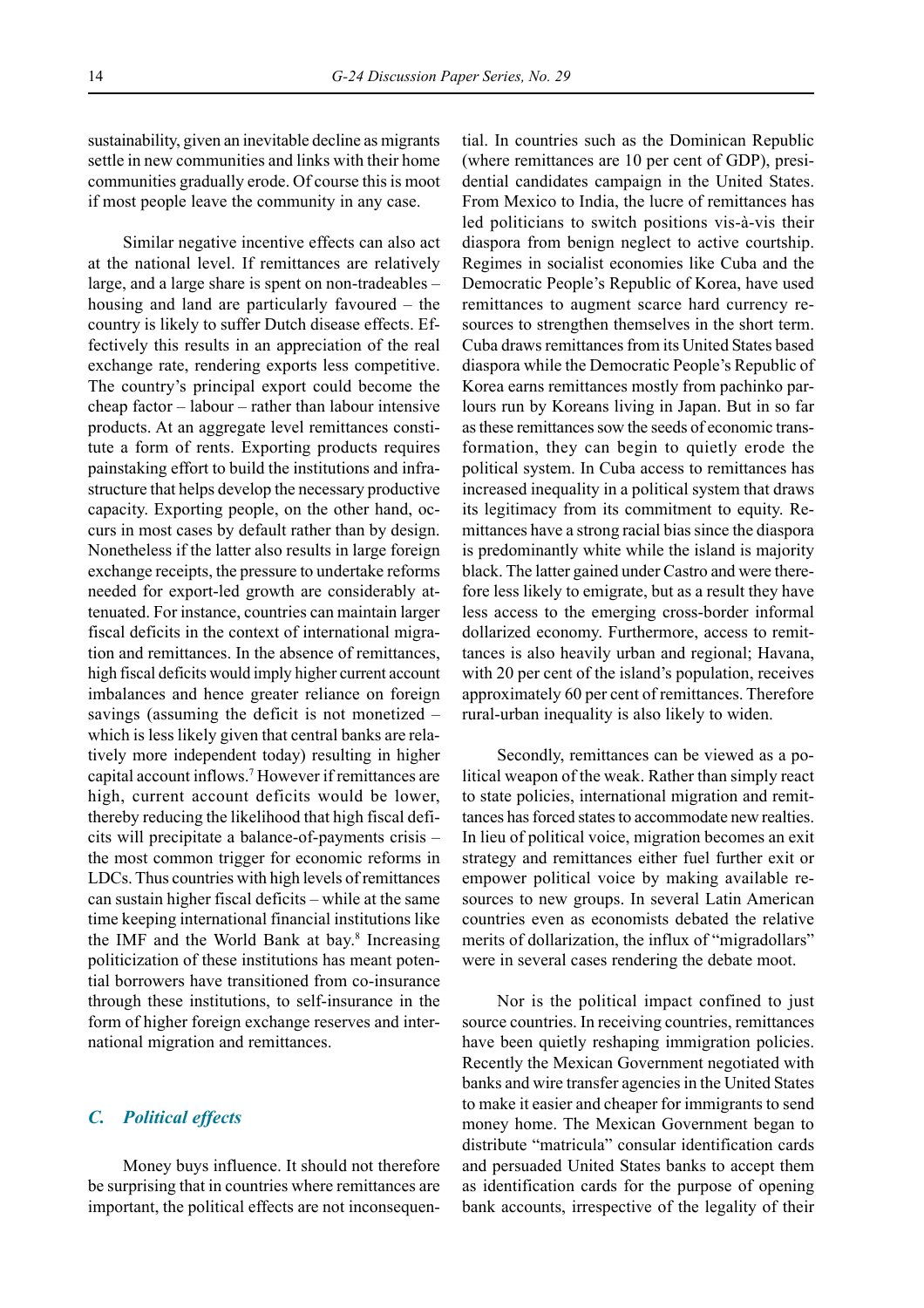immigration status.<sup>9</sup> Major United States banks attracted by the high fees and volumes, began to accept these cards. The remittance market was also a good complement to United States banks' strategy of expanding operations in Latin America by buying local banks in the region. After all, if a bank could get a customer to step inside and make a deposit (in the United States) or a withdrawal (in say, Mexico), it might interest him in other financial products. In turn, by simply offering to do business with any illegal foreign resident who got a consular identification card, United States banks have quietly reshaped their country's migration policy towards illegal immigrants from Latin America or Mexico. As Mexican consulates began to be flooded with applications for ID cards, local governments and law enforcement agencies in the United States began accepting these ID cards to get other forms of identification such as driver's licenses, making the lives of illegal migrants less onerous.

Since international remittances are a form of cross-border financial flows, it should not be surprising that they also have international political effects. In many countries the importance and concentration of remittances impact bilateral relationships and foreign policy. While at the local level remittances impact politics, at the macro level causality runs the other way  $-$  it is politics that impacts remittances. To the extent that sources of remittances for some receiving countries are heavily concentrated in regions and countries that suffer from political instability, they are especially vulnerable. The emergence of "remittances communities" creates sourcedestination dyads (table 4), which increases covariant shocks and can become a coercive instrument on the part of migrant destination country. Thus remittances from migrants in Côte d'Ivoire accounted for a quarter of the GDP of Burkina Faso and a civil war in the former rapidly reverberated to the latter.

The oil shocks and the gulf crisis in the Middle East have not only affected oil producing countries but have had a regional contagion effect through their demand for labour. A similar phenomenon was observed in South East Asia during the Asian crisis when the expulsion of Indonesian labour from Malaysia and Thailand exacerbated the crisis in the former, increased tensions between the countries and weakened ASEAN. Following the 1991 Gulf War, the Gulf countries punished workers from Jordan and Yemen and especially Palestinians for supporting Saddam Hussein and expelled them from their coun-

#### **SOME PROMINENT SOURCE-DESTINATION DYADS**

| Source country     | Destination country             |
|--------------------|---------------------------------|
| Afghanistan        | Pakistan                        |
| Algeria            | France                          |
| Argentina          | Italy                           |
| Armenia            | <b>Russian Federation</b>       |
| Bangladesh         | Saudi Arabia                    |
| <b>Brazil</b>      | Japan                           |
| Burkina Faso       | Côte d'Ivoire                   |
| China              | Republic of Korea               |
| Colombia           | Venezuela                       |
| Dominican Republic | <b>United States</b>            |
| Ecuador            | Spain                           |
| Ghana              | Nigeria (1970s), United Kingdom |
| Guatemala          | Mexico                          |
| Haiti              | Dominican Republic              |
| India              | Gulf countries, United States   |
| Indonesia          | Malaysia                        |
| Mexico             | <b>United States</b>            |
| Mozambique         | South Africa                    |
| Myanmar            | Thailand                        |
| Nepal              | India                           |
| Pakistan           | Saudi Arabia                    |
| Peru               | Chile                           |
| Philippines        | Hong Kong (China)               |
| Suriname           | Netherlands                     |
| Turkey             | Germany                         |

tries. In all these cases remittances from family members earning money in the Gulf states were crucial. The heavy price paid then and the continued dependence on remittances from the Gulf, was one factor why some countries were opposed to renewed conflict in Iraq, fearing its disruptive economic effects.

Control of remittances as a form of economic warfare has been most evident in the Israel-Palestinian conflict. In September 2000, Israel began revoking the work permits of Palestinians because of security concerns. At that time, some 100,000 Palestinian workers from the West Bank and Gaza Strip crossed into Israel every day. By January 2002, only 25,000 Palestinian workers and 8,000 merchants had permits to enter, a number that has continued to drop. In their place, Israel began to

*Table 4*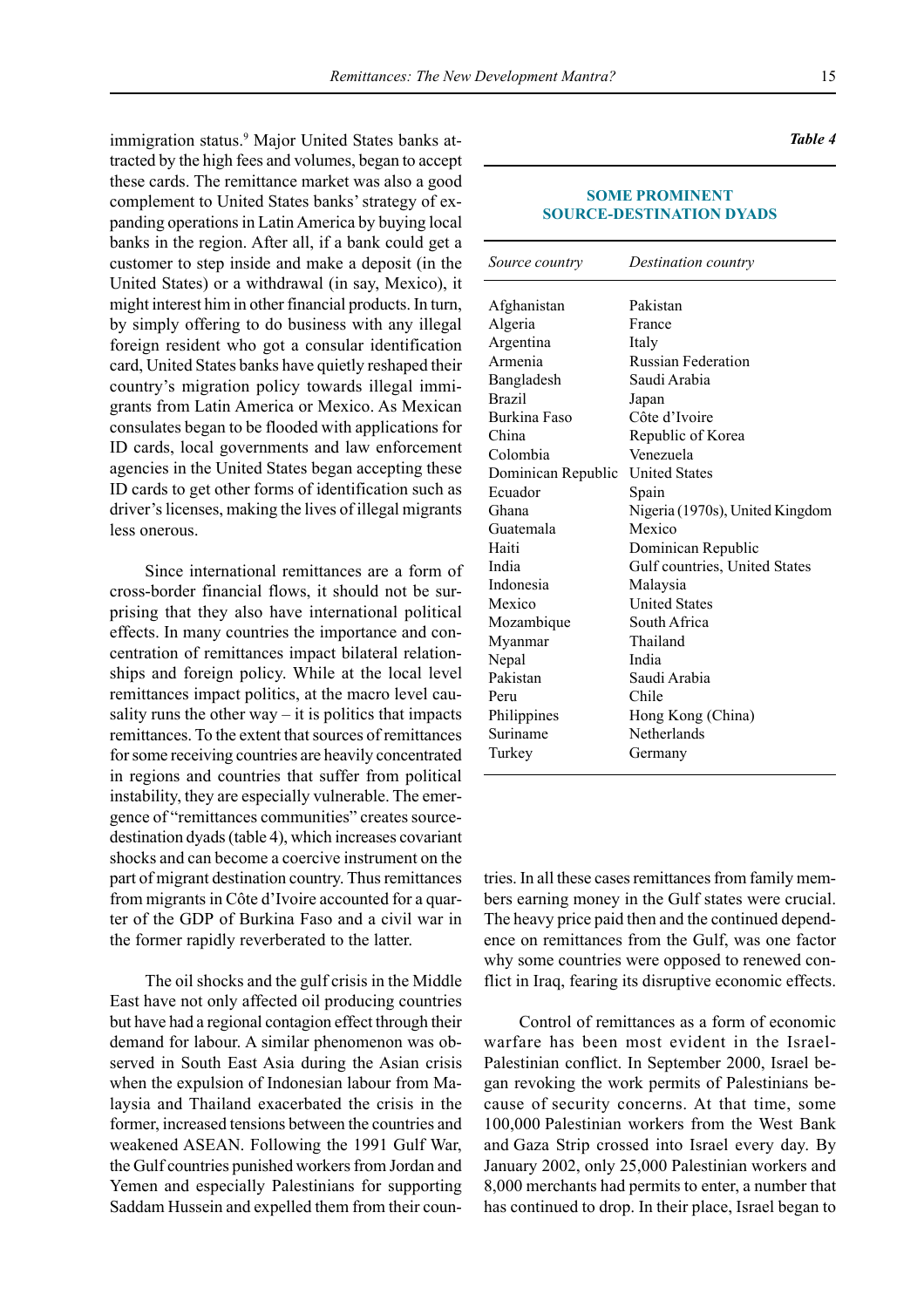import foreign workers (an estimated 230,000), largely from China, Thailand, Africa and the Philippines to work in agriculture and construction. As a result remittance outflows from Israel tripled from less than one billion dollars in the early 1990s to nearly three billion in 2001. The economic effects on the West Bank and Gaza have been devastating. GNI per capita fell by 11.7 per cent in 2001 and a further 18.7 per cent in 2002 while poverty levels jumped from 21 per cent in 1999 to 46 per cent in 2002. The drop in remittances had larger indirect effects as well since the loss of income resulted in depressed demand for Palestinian goods and a sharp decline in imports from Israel  $-$  in turn adversely affecting Israel's economy as well. $10$ 

As with much else in the contemporary world, remittances changed in the aftermath of September 11. For Pakistan, a "front line" state caught in this vortex, where remittances were around \$1 billion in 2000 (about a third of their peak in  $1982-1983$ ), this proved a blessing. Many Pakistanis with savings in offshore accounts repatriated their funds, fearful of being caught in United States-led investigations into terrorist financing. Under pressure from the United States, the Pakistani central bank tightened controls on the web of money changers (locally know as *hundi* operators), and introduced a law restoring immunity against disclosure of the sources of income for foreign currency account holders. As a result the difference between the official and market rates narrowed (to less than one per cent), and remittances in Pakistan exceeded three billion dollars in 2002.

In contrast, the effects were disastrous for Somalia a country with no recognized government and without a functioning state apparatus. After the international community largely washed its hands off the country following the disastrous peacekeeping foray in 1994, remittances became the inhabitants' lifeline. With no recognized private banking system the remittance trade was dominated by a single firm (Al Barakaat).11 In 2001 the United States shut down the Al Barakat bank's overseas money remittance channel labelling it "the quartermasters of terror". With remittances representing between a quarter and 40 per cent of total GNP, closure of the channel was devastating. The humanitarian impact of money frozen in transit was considerable. Remittances provided many times what the aid agencies were providing to rebuild the deeply impoverished country. Although evidence of Al Barakaat's backing for

terrorism was weak,<sup>12</sup> the effects of the ban on the country's well-being were significant.

#### **VI. Policy options**

The Somali case emphasizes two issues. One, there is little doubt that remittances are an important mechanism to fund terrorism, civil wars, and liberation struggles, the nomenclature depending on the beholder. From the support for the revolutionary council of the Free Aceh Movement (or Gam) in Sweden to the LTTE in Canada, to support for the Kashmiri cause in the United Kingdom, there is no shortage of examples. In Somalia itself a large portion of the remittances went to supply arms to the rural guerrillas who toppled the government in January 1991. For the peoples of collapsed states (or so called "failed" states) in Congo, Somalia and Afghanistan as well as for nationalities without states (Palestinians, Kurds, and pre-independence Eritrea and East Timor), overseas remittances are the oxygen essential not just for family survival and household consumption  $-$  but also to finance the militant causes and support leaderships that may use the struggle in turn to maintain their own hold. In other cases such as Armenia and Croatia, remittances underwrote long-distance nationalism, boosting hard-line regimes and complicating efforts to resolve regional conflicts.

Second, it illustrates the need for greater international efforts to create an acceptable international money transfer system in the growing number of countries where the state has collapsed, there is acute paucity of international aid, and its nationals are trying to do more for themselves. There is no bigger challenge facing the international community than the challenge of addressing the well being of people living in such states. Currently, the international community is relying principally on a "big stick" approach – proscriptions and sanctions against countries and financial intermediaries. For instance, the United States recently considered sanctions to cut off remittances to the Democratic People's Republic of Korea. The United States and the Paris-based Financial Action Task Force (FATF) are pressuring countries to start monitoring "door-to-door" remittances, fearing that this unregulated flow of money could be used for terrorist activities. New legislation is forcing money transmitters to install expensive new compliance technologies. It is certainly the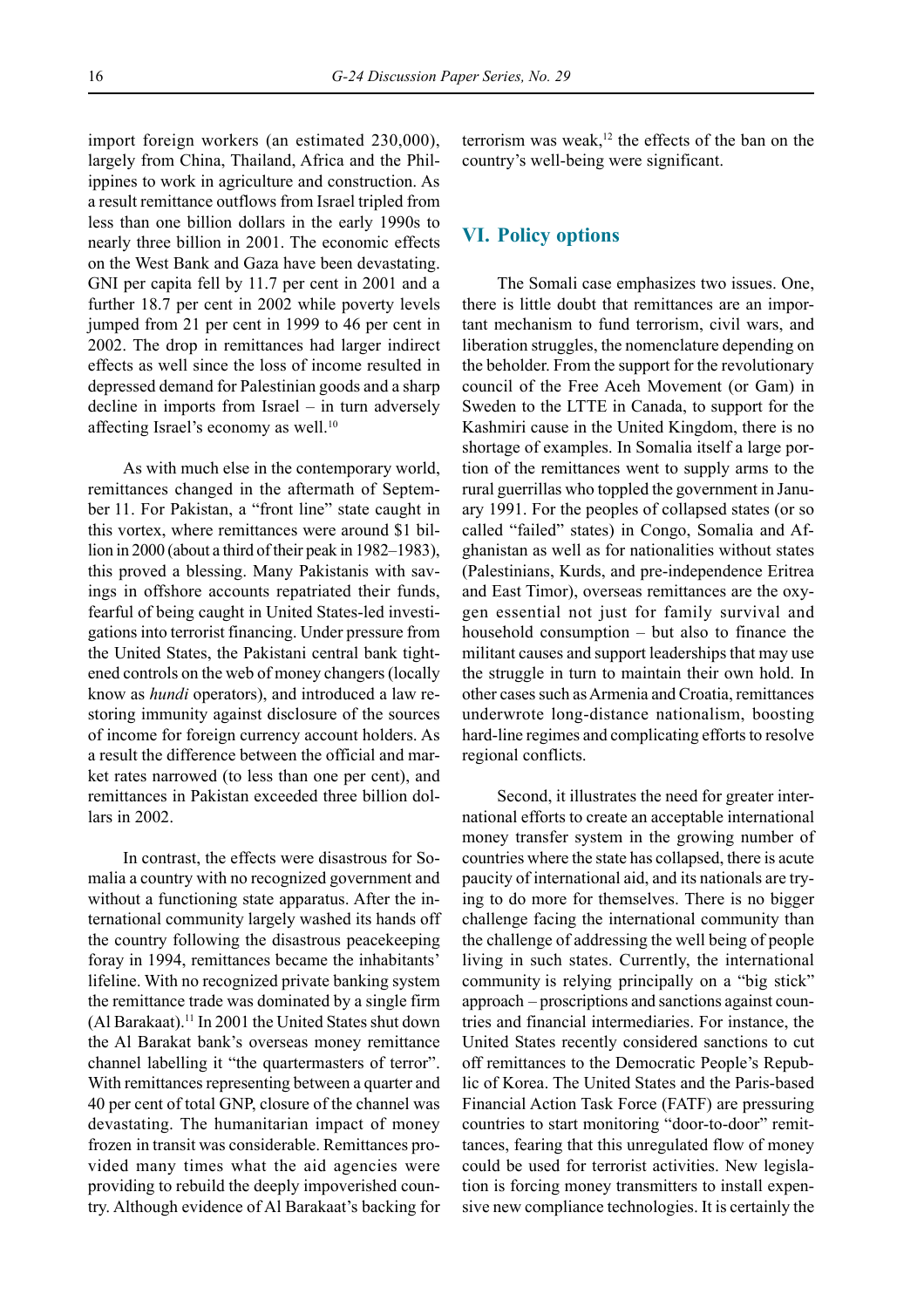case, as the United Nations Development Programme (UNDP) found in Somalia, that current money transfer systems in that country do not meet acceptable international standards, and lack the systems to identify suspicious transactions and money laundering schemes. But international efforts will be more meaningful if they are directed to build a financial architecture rather than just to deploy the blunt instrument of sanctions. The UNDP's initiative to work with foreign governments and Somalia's remaining money transfer and remittance companies, to comply with standard financial rules and regulations and help firms institute standard book keeping, auditing and reporting, is an example of such an alternative policy option.

The international community can best address the channels through which remittances are transmitted, by helping construct a financial architecture that reduces the transaction costs of intermediation and increases its transparency. Recently the World Council of Credit Unions launched the International Remittance Network (IRNet) to facilitate remittance transfers from the United States. It does not charge recipients any fee and offers better exchange rates – but as of yet its services are confined to its members. The Inter-American Development Bank (IDB) is helping create a common electronic platform in the region between sending and receiving countries and within receiving countries (Buencamino and Gorbunov, 2002). But there is considerably greater scope in this regard. In particular the international community should fund a much more substantial effort to underwrite the development and maintenance of a common electronic platform (including clearing house and payment systems) that would facilitate remittance transfers. If the facility was maintained under the aegis of a multilateral organization (the UNDP for instance), it could ensure both greater transparency as well as lower transactional costs. Indeed by allowing registered IVTS operators as well as INTERPOL access to such a platform at low costs, it would couple many of the advantages of informal banking with the transparency of such a facility. It should be remembered that public subsidies for such an endeavour would in all likelihood be much less than the higher costs of policing and monitoring, as well as the greater transactional costs, than are being currently incurred.

Another step to help lubricate international remittance transfers would be to work on transforming the role of post offices, the single biggest global distributional channel. The United States post-office began a programme called "Dinero Seguro" (safe money) for sending remittances but with charges at nearly ten per cent of the face amount, it has had little success. Postal "giro" payment systems are widely used in Europe and Japan. Linking the postal giro systems worldwide, would facilitate international postal transfers, parallelling the agreement for the exchange of mail among member countries of the Universal Postal Union (UPU).

What can receiving country governments do to enhance the development impact of remittances? For one, they should try and get a better handle on the magnitudes and sources of these flows. In contrast to the massive effort devoted to monitoring and managing foreign aid flows, governments for the most part have paid little attention to these flows. Remittance data should become part of the IMF's Special Data Dissemination Standards (SDDS) to both address the severe problems of consistency and timeliness of remittance data. Moreover, this would also ensure that there was better data on remittance outflows, thus allowing for some cross checks, similar to what is currently done in trade flows. Remittance receiving countries need to create a spatial mapping of their overseas communities, not just by country but specific geographical location. This would allow financial intermediaries to better target these communities.

Second, increasing the long-term productive impact of remittances requires promoting greater competition and using a carrot and stick approach to increase the penetration of formal financial intermediaries, especially banks, in areas with higher levels of emigration. While it is true that *havala*like informal transfer systems are extremely efficient, in that they provide much needed low transaction and financial cost services, *the net amount of capital they bring in is virtually zero*. The reason is that *havala* can only function if inflows are equal to outflows, which means that the transactions are balanced through capital flight. Thus while remittance receiving households benefit from the operation of *havala* like informal systems, the net financial and foreign exchange gains to the country are significantly less than if the flows came through formal channels. Moreover, if the propensity to save is higher among remittance-receiving households than in others, formal systems are likely to raise national savings rates. This would suggest that the presence of an extensive network of financial intermediaries in these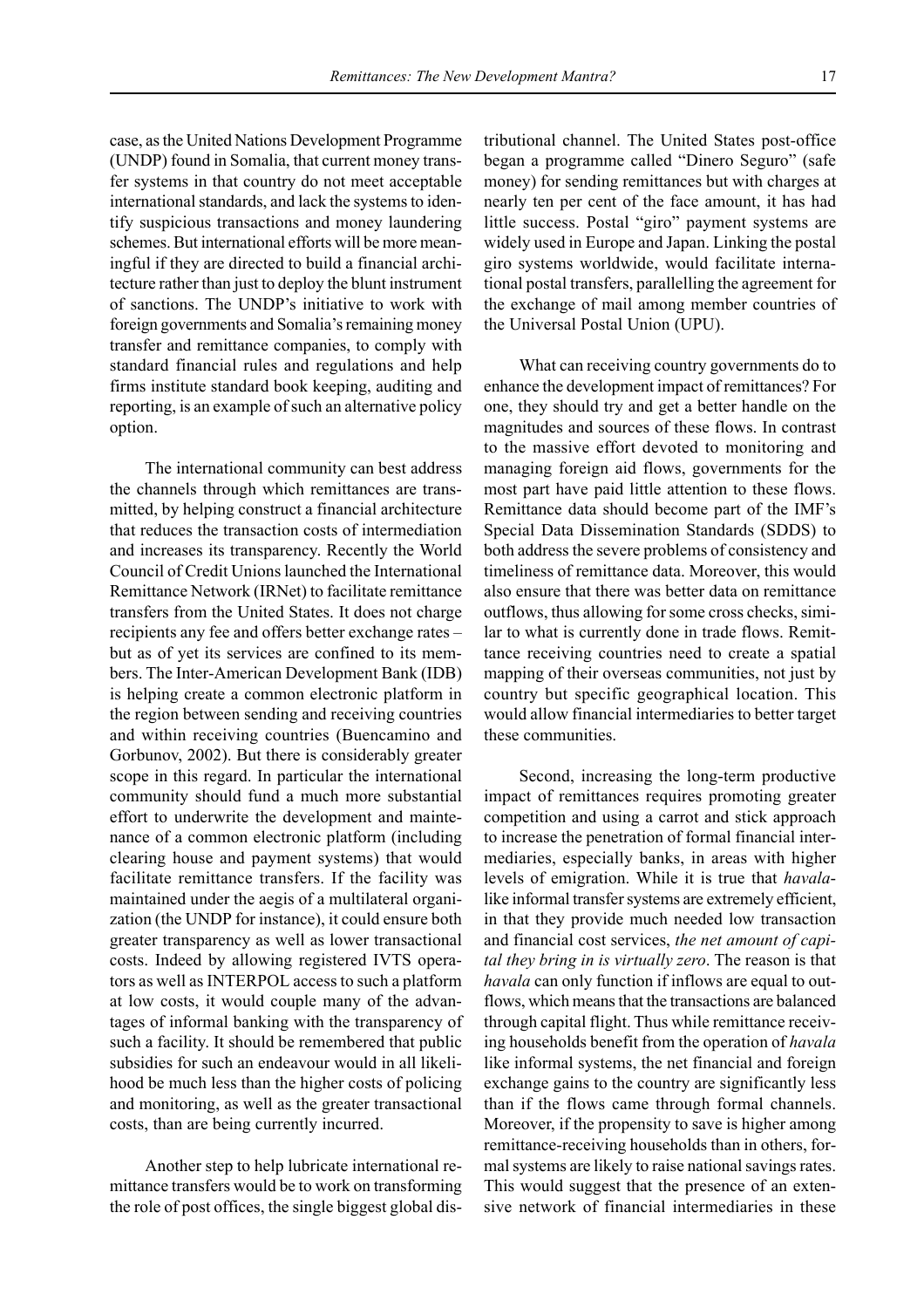areas could help leverage remittances for broader economic development. Countries with large remittance flows through informal channels, could consider subsidizing the intermediation costs through formal channels as well as offer other incentives e.g. lower cost financial products like life insurance or access to mortgages.13 Remittances could also be used to securitize future receivables to augment foreign credit ratings (Ketkar and Rath, 2001).

Third, governments also need to more actively monitor and regulate labour market intermediaries, who often fleece potential migrants. Intermediaries lubricate flows  $-$  but can also divert a substantial stream of income to themselves. Finally, they should be aware that active government attempts to encourage or require remittances to be invested, are unlikely to have significant economic benefits. The best way for recipient country governments to ensure that a greater proportion of remittances are utilized for productive investments (rather than simply consumption) is to have a supportive economic environment for investment per se. Countries such as India and Turkey have tried to increase remittances by offering various preferential schemes under the capital account. Such preferential treatment, such as taxfree status, inevitably leads to round tripping. Instead governments should direct their efforts to the financial sector.

## **VII.Conclusion: are remittances a new development paradigm or another destabilizing force of globalization?**

Remittances are one of the most visible  $-$  and  $b$ eneficial  $-$  aspects of how international migration is reshaping the countries of origin. In a variety of settings they are quietly transforming societies and regions and are the most manifest example of selfhelp undertaken by poor households in the global arena. Their role is particularly important in augmenting private consumption and alleviating transient poverty in receiving countries. However, their effects on structural poverty and long-term economic development, are less well understood. Given their importance, rigorous data and research on the effects of remittances is surprisingly limited, in stark contrast to the substantial body of literature on the other principal sources of development finance  $-\frac{1}{2}$ foreign aid, flows from the Bretton Woods institutions, and foreign direct investment and private debt flows.

Unlike foreign aid, remittance flows do not put any burden on taxpayers in rich countries. Nonetheless, they occur only to the extent that emigrants from poor countries can work in richer countries. It is clear that countries that are *de facto* much more open to immigration are also the principal sources of remittances and in so far as these constitute substantial sources of external finance to poorer countries, should they not be viewed as a country's contribution to poor countries?14 From this point of view the United States contribution substantially increases (and in proportionate terms that of Saudi Arabia even more), while that of more immigrant resistant countries like Japan falls. The critical difference between foreign aid and remittances is that the former consists of transfers from public entities in the donor country to public agencies in receiving countries and even when it is directed to civil society actors such as NGOs, it goes to organized entities. Remittances of course, simply go directly to households and in that sense their immediate poverty alleviation impact  $-$  through increased consumption  $-$  can be greater than traditional foreign aid, depending on the income characteristics of the receiving household. The transaction costs are lower and there is less leakage to rent seeking bureaucracies and consultants. However, its long-term impact may be more questionable, especially if few productive assets are being created. Thus, it would appear that remittances are a better instrument to address transient poverty, which arises due to shocks whether at households or national level, rather than structural poverty. To alleviate structural poverty, broad economic transformation may still require external financial resources in the form of budgetary support to governments in many poor countries.

If remittances are to become the principal mechanism to transfer resources to poor countries, it would require more liberal, open-door immigration policies in industrialized countries. Perhaps in the new round of global bargaining LDCs might complement the slogan "trade not aid" with "migration not aid". In the ongoing trade negotiations under the Doha round, LDCs would do well to press for greater levels of temporary migration, and less on foreign aid. That might be better for all sides but it is unclear if either rich or poor country governments have the incentive to do so. Rich country governments loose potential leverage on LDC governments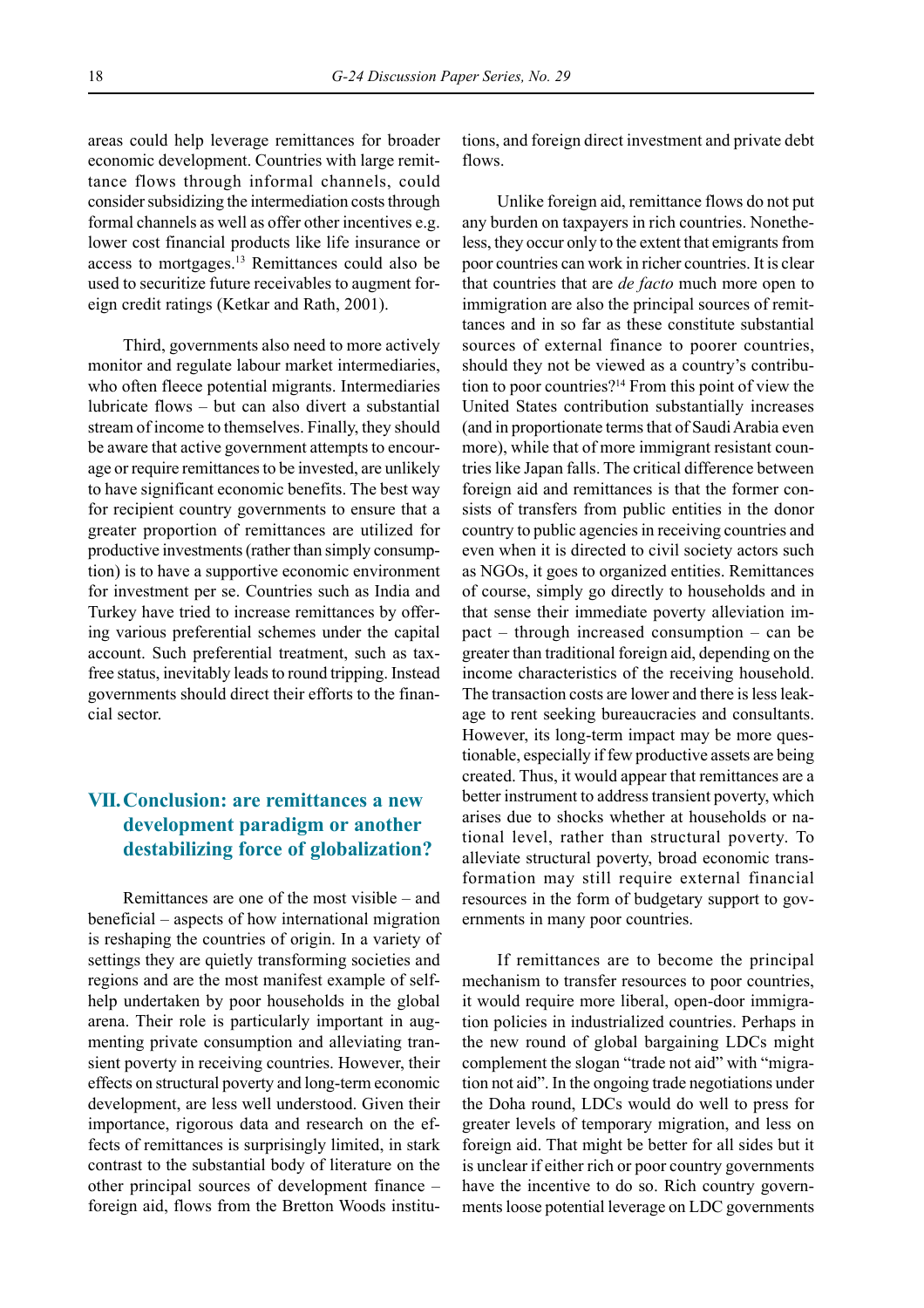while the many poor country governments loose a source of rents. Indeed, it is likely that foreign aid and bilateral trade agreements will be increasingly used to persuade developing countries governments to check migrant outflows.

Finally it is worth reflecting whether it is the less visible, non-quantifiable and intangible remittances – namely social remittances or the flow of ideas – have a more critical impact than their pecuniary counterpart? The overseas experience has undoubtedly some cognitive effects on migrants. At the same time, the communications revolution has led to an exponential growth of transnational phone calls and emails and a sharp increase in international travel. As a result not just elites but social groups at the lower end of the social spectrum are exposed to the flow of new ideas. The cumulative effect of millions of conversations  $-$  akin to filling a pond onedrop at a time  $-$  is interesting to speculate on. On the one hand this results in information flows – "deep" knowledge"  $-$  that is frequently tacit, about what and how to do things. On the other hand it changes expectations and preferences of what is acceptable, be it standards of service or the role of the state, as well as what is not, such as the behaviour of politicians. Perhaps, it is here that the real effects of remittances will be felt. But that is another story.

### **Notes**

- 1 The World Bank has recently adopted this practice as well. See *Global Development Finance, 2003*, statistical appendix to chapter 7.
- 2 In the BOP such transactions show up as contra entries  $$ a reduction in the capital account and an increase in the current account. For instance remittances to India increase by more than \$2 billion if this is taken into account. This is also a feature of the so-called Dresdner scheme in Turkey.
- 3 I am grateful to Dilip Rath of the World Bank for the data used in this section and discussions related to the same. Also see Rath (2003).
- 4 Belgium's data is not reported separately but is usually combined with Luxembourg's.
- 5 Thus Spainís Banco Bilbao Vizcaya Argentaria bought Bancomer and then emerged as a dominant player in the electronic transfer business. Its volume grew from 657,000 transactions in 1999 to 12.65m last year thanks largely to the alliance it started in 2000 with another United States bank (Wells Fargo), links with a number of money transfer services in the New York area, and with the United States Postal Service. Following Citbank's purchase of Banamex in 2001, it introduced a single account that can be operated on either side of the

border, using branches of either Citibank or Banamex. In 2002, Bank of America, the biggest United States retail bank, took a stake in Santander Serfin, the third-largest Mexican bank, which was controlled by Spain's Santander Central Hispano (SCH). The remittance business also drove HSBC's decision to buy Grupo Financiero Bital, a large Mexican retail bank along with Household International, a consumer credit lender with branches across the United States, as a base for the remittance business.

- 6 Idil Salah, Som-Can Institute for Research and Development; Bernard Taylor, Partnership Africa Canada, http://www.web.net/pac/pacnet-l/msg00008.html; Somalia: Peace and Development, (ymd): 990912.
- Moreover, the general trend of greater trade openness and increasing domestic liberalization means that excess demand has much less effect on inflation.
- 8 For instance, India, has maintained exceedingly high fiscal deficits (about 10 per cent of GDP) even as inflation is modest (about 5 per cent). In part this is because its current account  $-$  buoyed by remittances exceeding twelve billion dollars  $(2.5 \text{ per cent of GDP}) - \text{ is posi-}$ tive. For a more elaborate discussion see, Kapur and Patel, 2003.
- 9 The cards are digitally coded and check an applicant's information against computerized census and voter rolls in Mexico. The accounts will allow immigrants to send ATM cards to relatives back home, so rather than spending \$25 to send \$200 at a typical money transfer counter, immigrants can give their families access to funds in the United States for about \$3 per transaction.
- 10 http://lnweb18.worldbank.org/mna/mena.nsf/Attachments/Ecomomic+and+Social+Impact.
- 11 Al Barakat operated in 40 countries, was the country's largest private sector employer, and handled about \$140 million a year from the diaspora and in addition offered phone and internet services.
- 12 By early 2003 only four criminal prosecutions had been filed, and none involved charges of aiding terrorists.
- 13 This is being attempted in Mexico with the assistance of Fannie Mae and JP Morgan.
- 14 A new research initiative currently underway by the Center for Global Development and *Foreign Policy* magazine, on the impact of an array of rich country policies on poor countries, does take this into account.

### **References**

- Alarcon R (2001). The Development of Home Town Associations in the United States and the Use of Social Remittances in Mexico. Mimeo.
- Borjas G (1987). Self Selection and the Earnings of Immigrants. *American Economic Review 77 (4): 531-553.*
- Buencamino L and Gorbunov S (2002). Informal Money Transfer Systems: Opportunities and Challenges for Development Finance. United Nations, DESA Discussion Paper no. 26, ST/ESA/2002/DP/26.
- Chiquiar D and Hanson GH (2002). International Migration, Self-Selection, and the Distribution of Wages: Evidence from Mexico and the United States. NBER Working Paper No. 9242, September.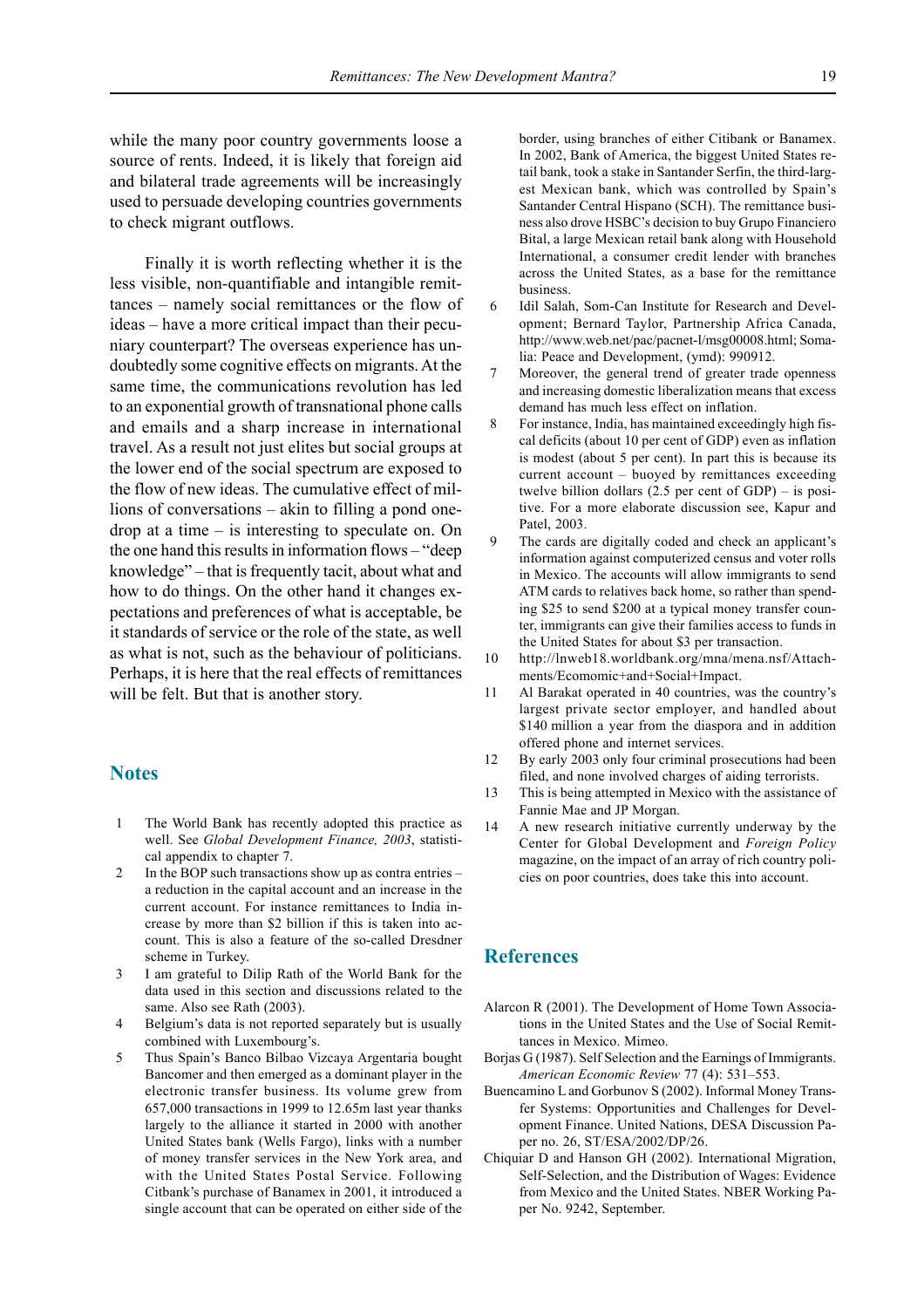- Desai M, Kapur D and John McHale (2003). The Fiscal Impact of High Skilled Emigration: Flows of Indians to the U.S. WCFIA Working Paper No. 03-01, Harvard University.
- Eckstein S (2003). Diasporas and Dollars: Transnational Ties and the Transformation of Cuba. Rosemarie Rogers Working Paper #16, MIT.
- Foster A and Rosenzweig M (2001). Imperfect Commitment, Altruism and Family: Evidence from transfer behavior in Low Income Rural Areas. *Review of Economics and Statistics*, August.
- IMF and IDA (2002). PRSP, Cape Verde, March.
- Jokisch B and Pribilsky J (2002). The Panic to Leave: Economic Crisis and the "New Emigration" from Ecuador. *International Migration*, 40 (4).
- Kapur D and Patel U (2003). Large Foreign Currency Reserves: Insurance for Domestic Weakness and External Uncertainties? *Economic and Political Weekly*, XXXVIII (11), 15 March.
- Ketkar S and Ratha D (2001). Development Financing During a Crisis: Securitization of Future Receivables. World Bank, Policy Research Working Paper 2582.
- Martin P and Widgren J (2002). International Migration: Facing the Challenge. *Population Bulletin*, 57(1), Population Reference Bureau.

OECD (2001). *Trends in International Migration*. OECD, Paris.

- Orozco M (2003a). The Impact of Migration in the Caribbean and Central American Region. Canadian Foundation for the Americas, FPP-03-03.
- Orozco M (2003b). Worker Remittances in an International Scope. Inter-American Dialogue, March.
- Passas N (1999). Informal Value Transfer Systems and Criminal Organizations; a study into so-called underground banking networks. Report prepared for Netherlands Ministry of Justice.
- Rath D (2003). Workers Remittances: An Important and Stable Source of External Development Finance. In: World Bank, *Global Development Finance*, *2003*, chapter 7.
- Reimer JJ (2002). Estimating the Poverty Impacts of Trade Liberalization. GTAP Working Paper No. 20, Center for Global Trade Analysis, Department of Agricultural Economics, Purdue University.
- Sawada Y (2003). Income Risks, Gender, and Human Capital Investment in a Developing Country. CIRJE F-Series / CIRJE, Faculty of Economics, University of Tokyo. http:/ /d.repec.org/n?u=RePEc: tky:fseres:2003cf198&r=dev.
- Tseng W and Zebreges H (2002). Foreign Direct Investment in China: Some Lessons for other countries. IMF Policy Discussion Paper, PDP/02/03.
- United Nations Population Division (2002). International Migration 2002, United Nations.
- Winters LA (2000). Trade, Trade Policy and Poverty: what are the links. CEPR Research Paper 2382.
- Woodruff C and Zenteno R (2001). Remittances and Microenterprises in Mexico. Unpublished paper, University of California, San Diego.
- Yang D (2003). Remittances and Human Capital Investment: Child Schooling and Child Labor in the Origin Households of Overseas Filipino Workers. http://www.people. fas.harvard.edu/~dyang/papers/yang\_remittances.pdf.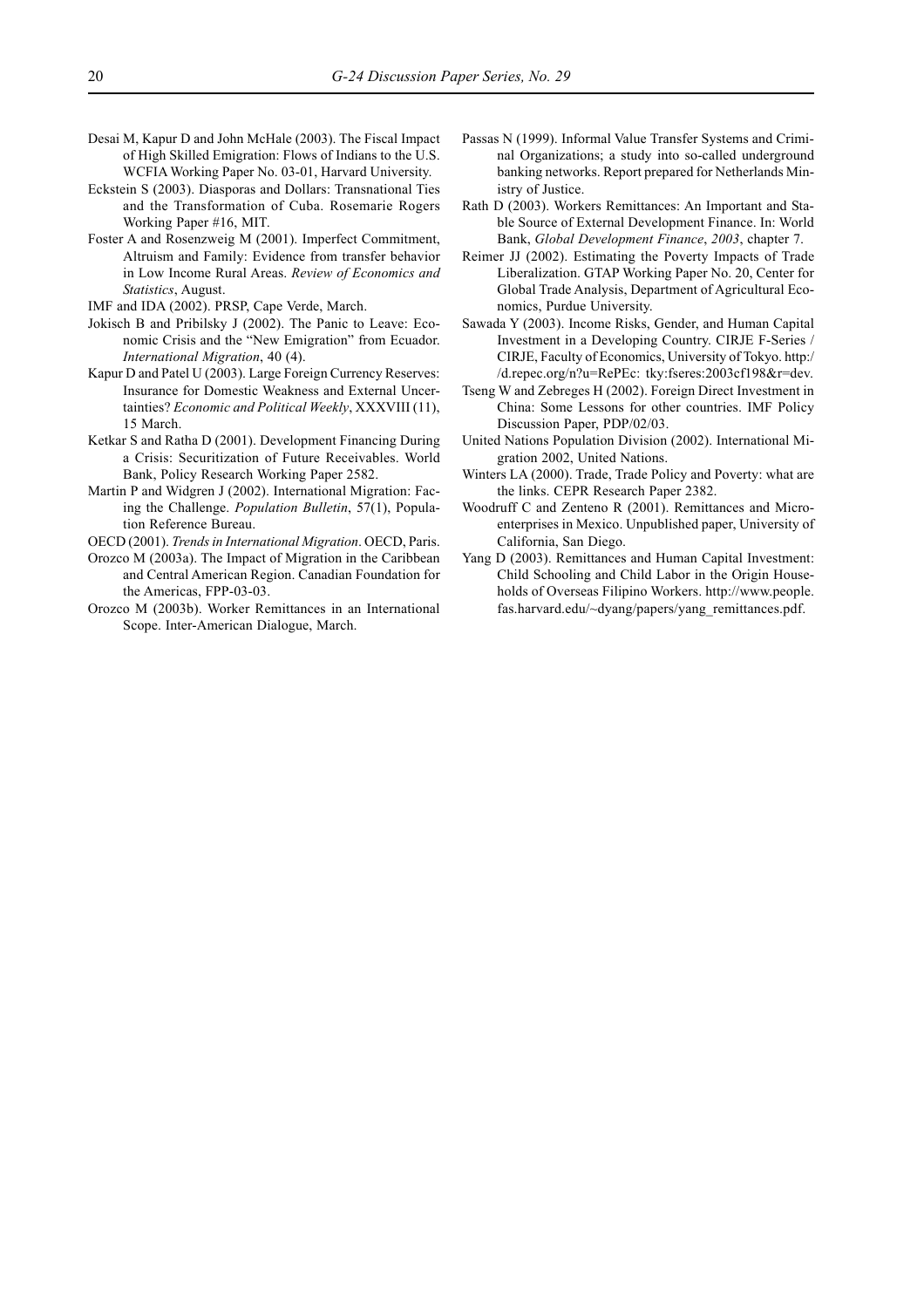## **G-24 Discussion Paper Series\***

Research papers for the Intergovernmental Group of Twenty-Four on International Monetary Affairs

| No. 28 | April 2004       | Sanjaya LALL                                      | Reinventing industrial strategy: The Role of Govern-<br>ment Policy in Building Industrial Competitiveness                          |
|--------|------------------|---------------------------------------------------|-------------------------------------------------------------------------------------------------------------------------------------|
| No. 27 | March 2004       | Gerald EPSTEIN,<br>Ilene GRABEL<br>and JOMO, K.S. | Capital Management Techniques in Developing<br>Countries: An Assessment of Experiences from the<br>1990s and Lessons for the Future |
| No. 26 | March 2004       | Claudio M. LOSER                                  | External Debt Sustainability: Guidelines for Low- and<br>Middle-income Countries                                                    |
| No. 25 | January 2004     | Irfan ul HAQUE                                    | Commodities under Neoliberalism: The Case of Cocoa                                                                                  |
| No. 24 | December 2003    | Aziz Ali MOHAMMED                                 | Burden Sharing at the IMF                                                                                                           |
| No. 23 | November 2003    | Mari PANGESTU                                     | The Indonesian Bank Crisis and Restructuring: Lessons<br>and Implications for other Developing Countries                            |
| No. 22 | August 2003      | Ariel BUIRA                                       | An Analysis of IMF Conditionality                                                                                                   |
| No. 21 | April 2003       | Jim LEVINSOHN                                     | The World Bank's Poverty Reduction Strategy Paper<br>Approach: Good Marketing or Good Policy?                                       |
| No. 20 | February 2003    | Devesh KAPUR                                      | Do As I Say Not As I Do: A Critique of G-7 Proposals<br>on Reforming the Multilateral Development Banks                             |
| No. 19 | December 2002    | Ravi KANBUR                                       | International Financial Institutions and International<br>Public Goods: Operational Implications for the World<br>Bank              |
| No. 18 | September 2002   | Ajit SINGH                                        | Competition and Competition Policy in Emerging<br>Markets: International and Developmental Dimen-<br>sions                          |
| No. 17 | April 2002       | F. LÓPEZ-DE-SILANES                               | The Politics of Legal Reform                                                                                                        |
| No. 16 | January 2002     | Gerardo ESQUIVEL and<br>Felipe LARRAÍN B.         | The Impact of G-3 Exchange Rate Volatility on<br>Developing Countries                                                               |
| No. 15 | December 2001    | Peter EVANS and<br>Martha FINNEMORE               | Organizational Reform and the Expansion of the South's<br>Voice at the Fund                                                         |
| No. 14 | September 2001   | Charles WYPLOSZ                                   | How Risky is Financial Liberalization in the<br>Developing Countries?                                                               |
| No. 13 | <b>July 2001</b> | José Antonio OCAMPO                               | Recasting the International Financial Agenda                                                                                        |
| No. 12 | <b>July 2001</b> | Yung Chul PARK and<br>Yunjong WANG                | Reform of the International Financial System and<br>Institutions in Light of the Asian Financial Crisis                             |
| No. 11 | April 2001       | Aziz Ali MOHAMMED                                 | The Future Role of the International Monetary Fund                                                                                  |